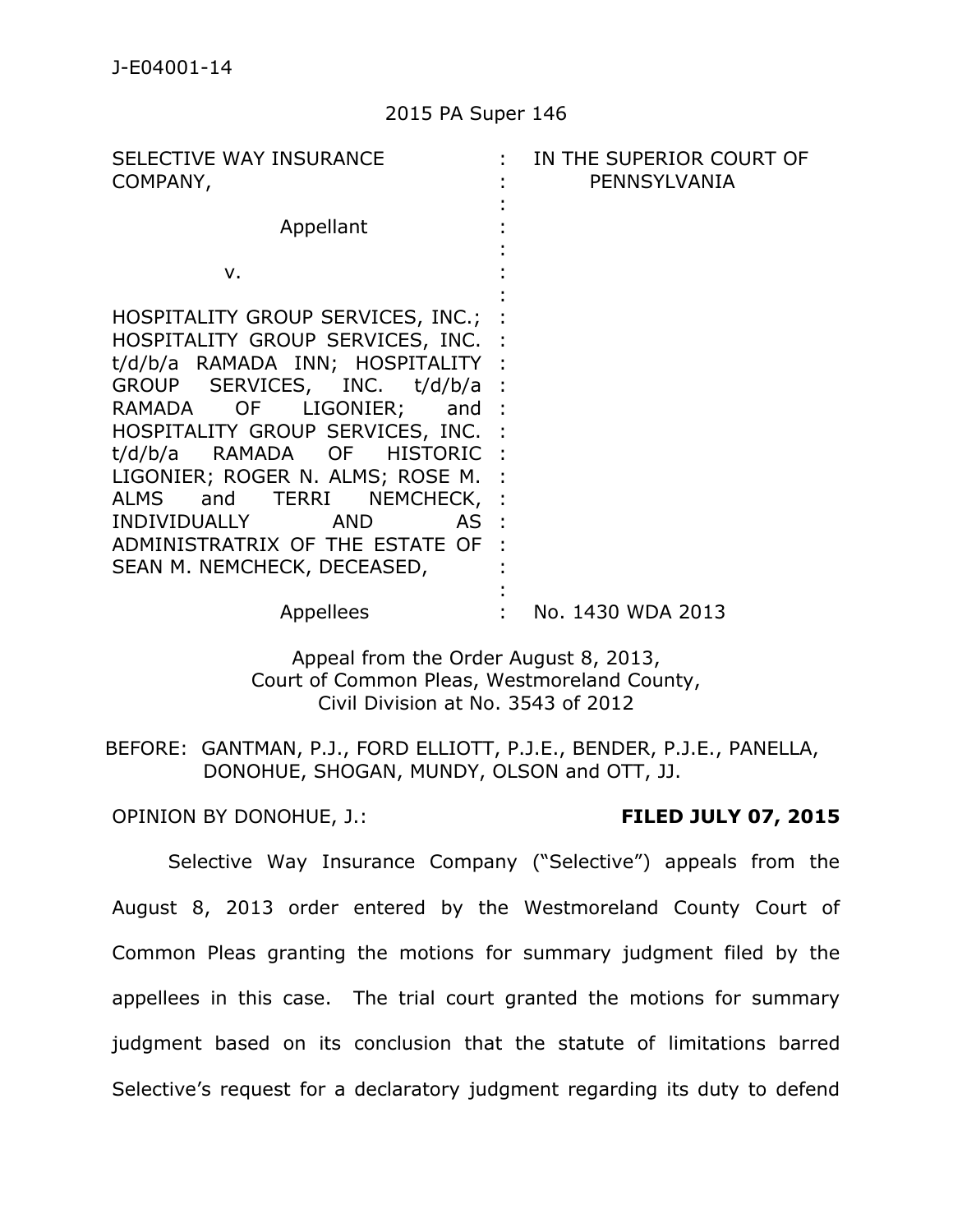and indemnify Hospitality Group Services Inc., Hospitality Group Services, Inc. t/d/b/a Ramada Inn, Hospitality Group Services, Inc. t/d/b/a Ramada of Ligonier, Hospitality Group Services, Inc. t/d/b/a Ramada of Historic Ligonier, Roger N. Alms and Rose M. Alms (collectively, "Hospitality Group") in a lawsuit filed by Terri Nemcheck, individually and as administratrix of the estate of Sean M. Nemcheck, deceased ("the Nemcheck Action"). Specifically, the trial court found that, as a matter of law, the statute of limitations for an insurance carrier to file a declaratory judgment action regarding its duty to defend and indemnify its insured begins to run at the time the insurance company receives the civil complaint in an action against its insured. Following our review of the law in this area, we conclude that this is an incorrect statement. Instead, the statute of limitations for the filing of a declaratory judgment action brought by an insurance company regarding its duty to defend and indemnify begins to run when a cause of action for a declaratory judgment arises. This requires a determination by the trial court of when the insurance company had a sufficient factual basis to support its contentions that it has no duty to defend and/or indemnify the insured. $1$ 

<sup>1</sup> As stated, we hold that the statute of limitations begins to run for the filing of a declaratory judgment action by an insurance company regarding its duty to defend and indemnify an insured in a third party's action when the insurance company has a sufficient factual basis for it to conclude that the insurance policy does not provide coverage for any of the claims raised in the third party's action. The learned Dissent appears to agree with this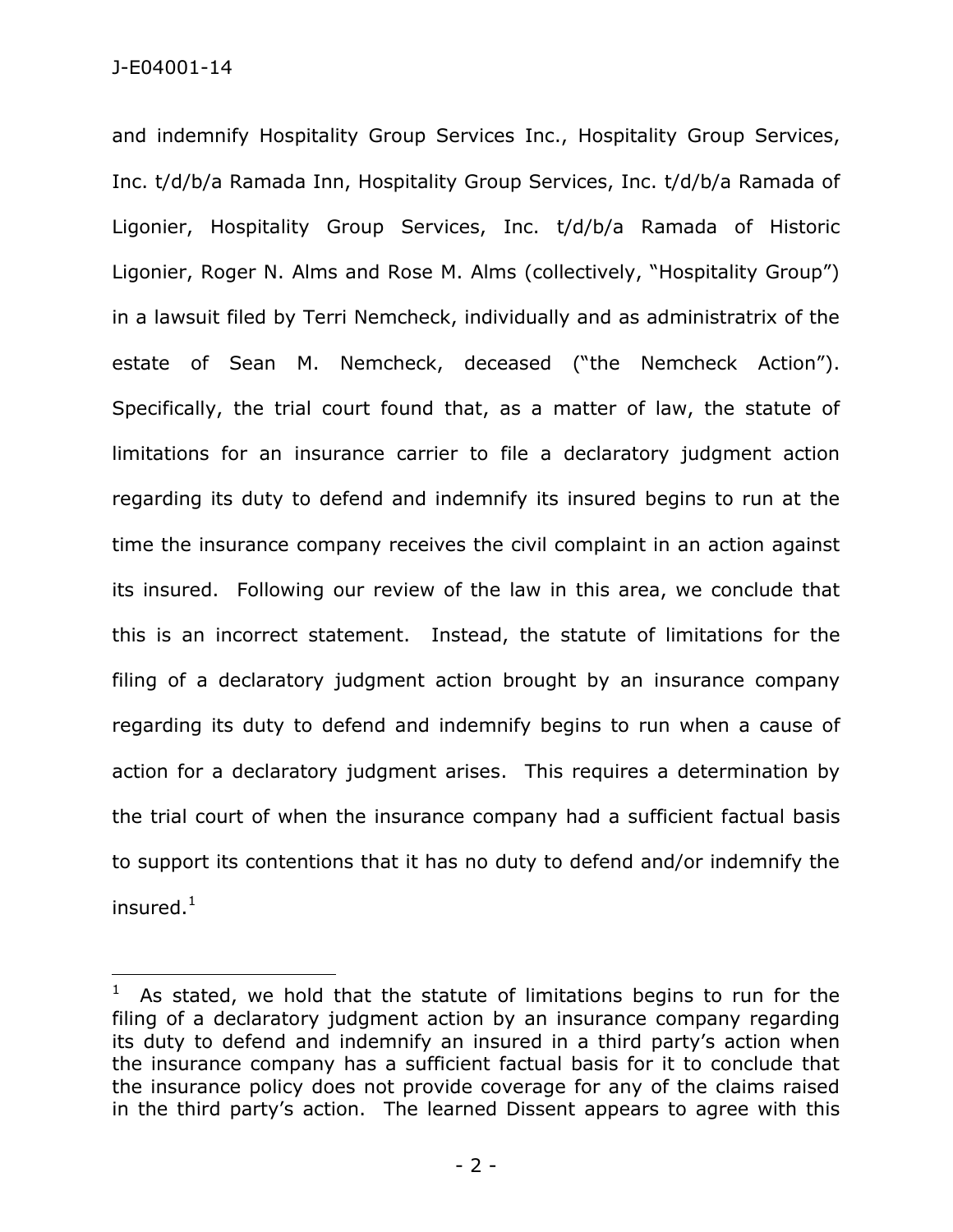A summary of the relevant facts and procedural history is as follows. On February 19, 2006, the vehicle driven by seventeen-year-old Sean Nemcheck left the road and struck a fence, causing debris to strike him in the head. The vehicle ended up submerged in a six-foot-deep pond. He died as a result of this accident. His blood alcohol level at the time of his death was 0.14 g/ml. The accident occurred after he worked a shift in the kitchen and banquet hall of the Ramada Inn in Ligonier. Sean Nemcheck's shift began at 11:00 a.m. on February 18, 2006 and lasted until 3:06 a.m. on February 19, 2006. Sean Nemcheck consumed alcohol that he allegedly obtained from the Ramada Inn during his sixteen-hour shift.

On August 1, 2007, Terri Nemcheck ("Nemcheck") filed the complaint to commence the Nemcheck Action, which sounded in negligence per se, negligent supervision/management, and ordinary negligence, and included a claim for punitive damages. Hospitality Group had previously sent a copy of

determination. *See* Diss. Op. at 2 (Ford Elliott, P.J.E., dissenting) ("the statute of limitations for filing a declaratory judgment action begins to run when the insurer is on notice of a coverage dispute, be it upon the review of the complaint, the completion of discovery, the ultimate resolution of the underlying lawsuit, or any other event which would provide actual notice"). We and the Dissent appear to disagree only with respect to this Court's authority to make the factual determination as to when Selective in fact had a sufficient factual basis to conclude that it did not have a duty to defend and indemnify Hospitality Group in the Nemcheck Action, triggering the running of the statute of limitations for Selective to file a declaratory judgment action. *See id.* 6-7, 8. Although we typically would remand the case for the trial court to analyze and decide when Selective had a sufficient factual basis to trigger the running of the statute of limitations, we do not do so in this case because, as stated infra, the case is technically moot based upon the settlement reached in the Nemcheck Action.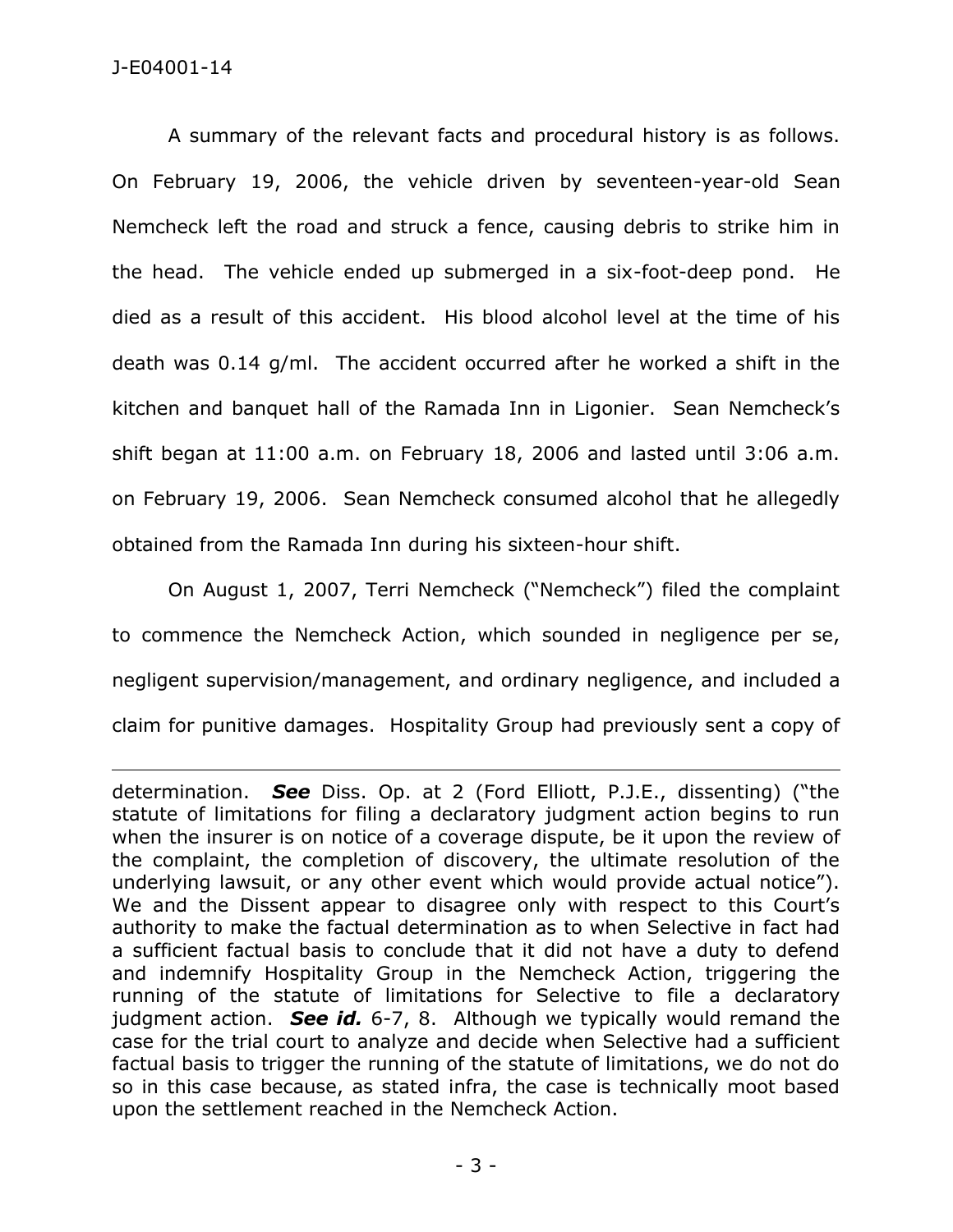J-E04001-14

 $\overline{a}$ 

the complaint to Selective, through which Hospitality Group had three policies of insurance at the time of Sean Nemcheck's death – a general liability policy, a liquor liability policy, and a commercial umbrella policy. Selective provided a defense subject to a reservation of rights. In its reservation of rights letter dated July 31, 2007, Selective advised Hospitality Group that it was unsure whether it had a duty to defend and/or indemnify Hospitality Group in the Nemcheck Action and that coverage counsel would review the complaint and pertinent case law.

Selective filed a complaint on June 6, 2012, and an amended complaint on October 29, 2012, seeking a declaration that it had no duty to defend or indemnify Hospitality Group in the Nemcheck Action. Nemcheck and Hospitality Group filed preliminary objections to the amended complaint on November 14 and 15, 2012, respectively, which the trial court overruled on February 14, 2013. Nemcheck and Hospitality Group each filed an answer, new matter and counterclaim<sup>2</sup> on March 1 and 6, 2013, respectively, asserting therein, in relevant part, that the statute of limitations barred Selective from obtaining the relief it sought. On March 22, 2013, Selective filed replies to the new matters, denying, inter alia, that the applicable statute of limitations barred its declaratory judgment action.

<sup>2</sup> The counterclaims filed by the appellees sounded in bad faith based upon Selective's handling of Hospitality Group's claim. On March 15, 2013, the parties stipulated to the discontinuance of the counterclaims.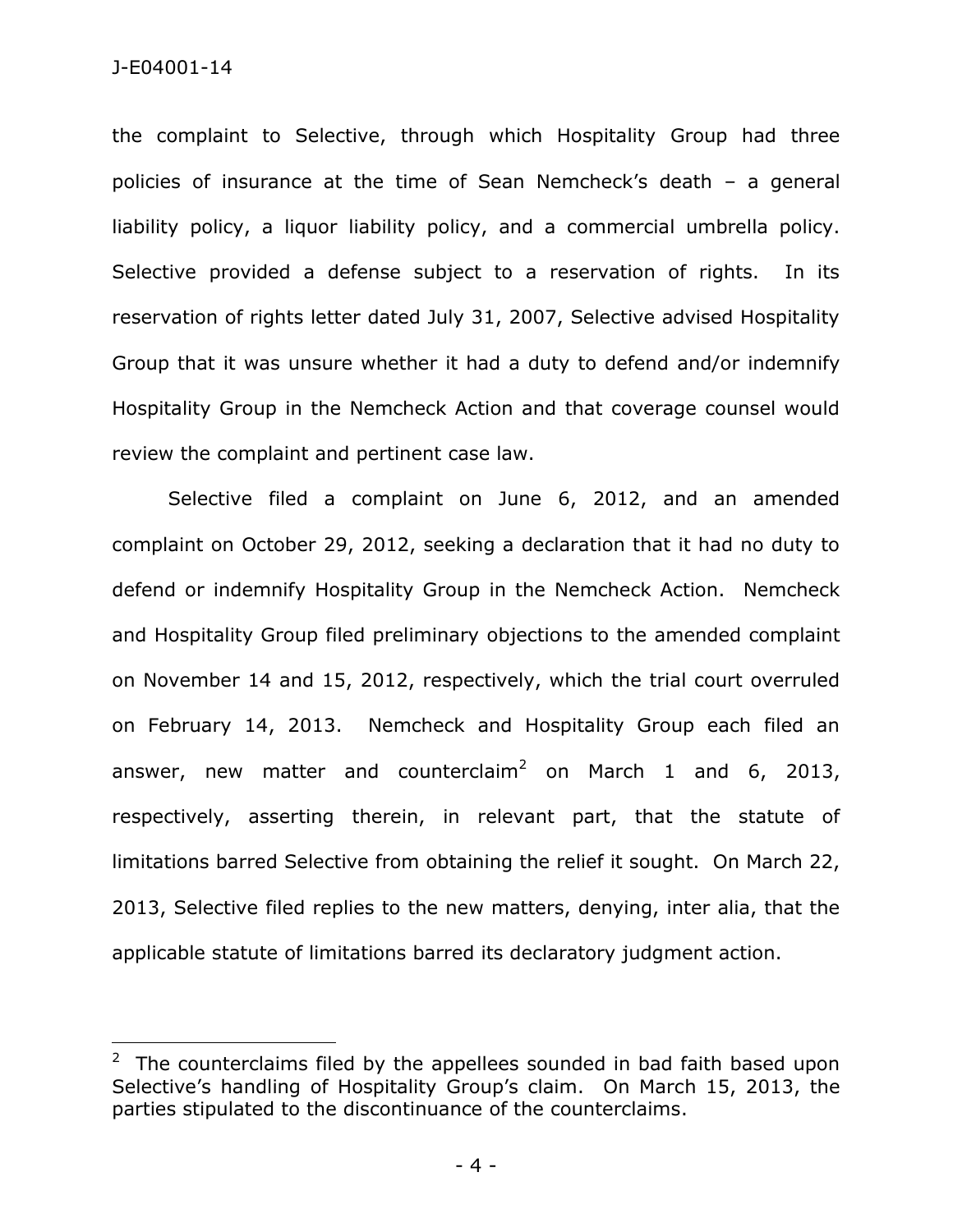## J-E04001-14

On May 31, 2013 and June 4, 2013, respectively, Hospitality Group and Nemcheck filed motions for summary judgment on several bases, including the running of the four-year statute of limitations applicable in declaratory judgment actions. Selective filed its own motion for summary judgment on June 4, 2013 and filed responses in opposition to the appellees' motions for summary judgment on July 1, 2013. Nemcheck and Hospitality Group filed responses to Selective's motion for summary judgment on July 1 and 3, 2013, respectively.

On August 8, 2013, the trial court filed an opinion and order granting the motions for summary judgment filed by the appellees based upon its finding that the four-year statute of limitations began to run for the filing of a declaratory judgment action regarding Selective's duty to defend and indemnify Hospitality Group in the Nemcheck Action "[a]t the moment Selective became aware of the allegations in the [c]omplaint[.]" Trial Court Opinion and Order, 8/8/13, at 3. It therefore found untimely Selective's complaint seeking a declaratory judgment, as it was filed nearly five years after Selective received the Nemcheck complaint. The trial court further stated that, "based upon this determination, we [sic] need not address whether there is liability coverage for compensatory and punitive damages or an obligation to defend Defendants Hospitality Group under the terms of the insurance policy." *Id.* at 4-5. Nonetheless, in its order granting summary judgment in favor of Nemcheck and Hospitality Group, the trial

- 5 -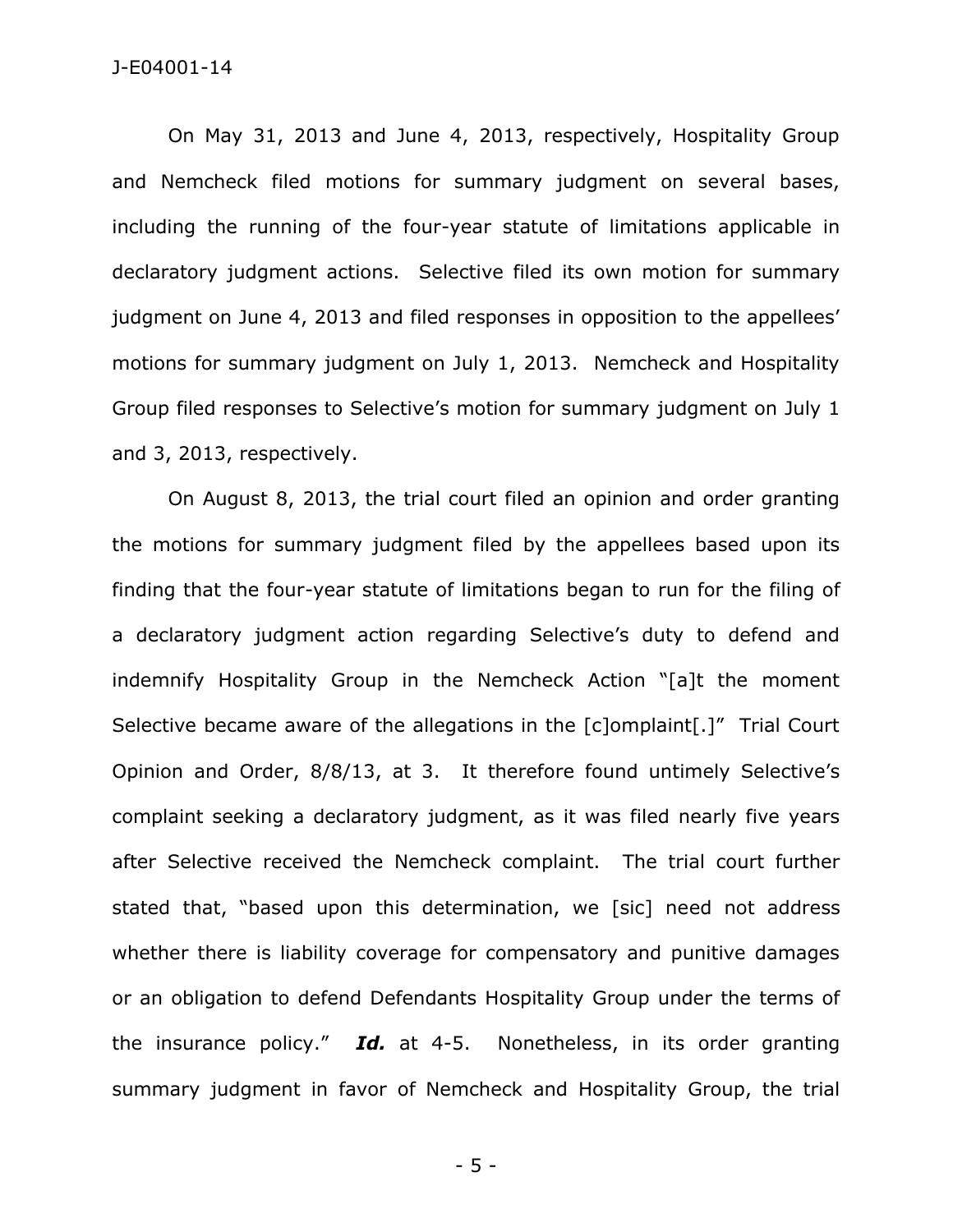court stated: "It is further **ORDERED** that the package of policies at issue in the [c]omplaint for [d]eclaratory [j]udgment provide coverage for the claims made [in the Nemcheck Action.]" *Id.* at 7 (emphasis in the original).

On September 5, 2013, Selective filed a notice of appeal and timely complied with the trial court's order for the filing of a concise statement of errors complained of on appeal pursuant to Pa.R.A.P. 1925(b). On October 3, 2013, the trial court issued a statement in lieu of a written opinion pursuant to Pa.R.A.P. 1925(a), stating that it adequately addressed in its August 8, 2013 opinion and order all of the issues Selective raised on appeal. On May 9, 2014, this Court sua sponte listed the case to be heard before the Court en banc.

On appeal, Selective presents the following issues for our review:

[1.] Whether Selective Way's complaint for declaratory judgment is timely within the statute of limitations?

[2.] Whether unambiguous policy exclusions relieve Selective Way of its duty to defend and indemnify Hospitality Group against claims made in the Nemcheck Action?

Selective's Brief at 5.

Prior to addressing the merits of the issues raised, we must first determine whether the issues presented in the appeal before us are moot. Following the filing of this appeal, but prior to oral argument before this Court en banc, Selective reached a settlement in the Nemcheck Action,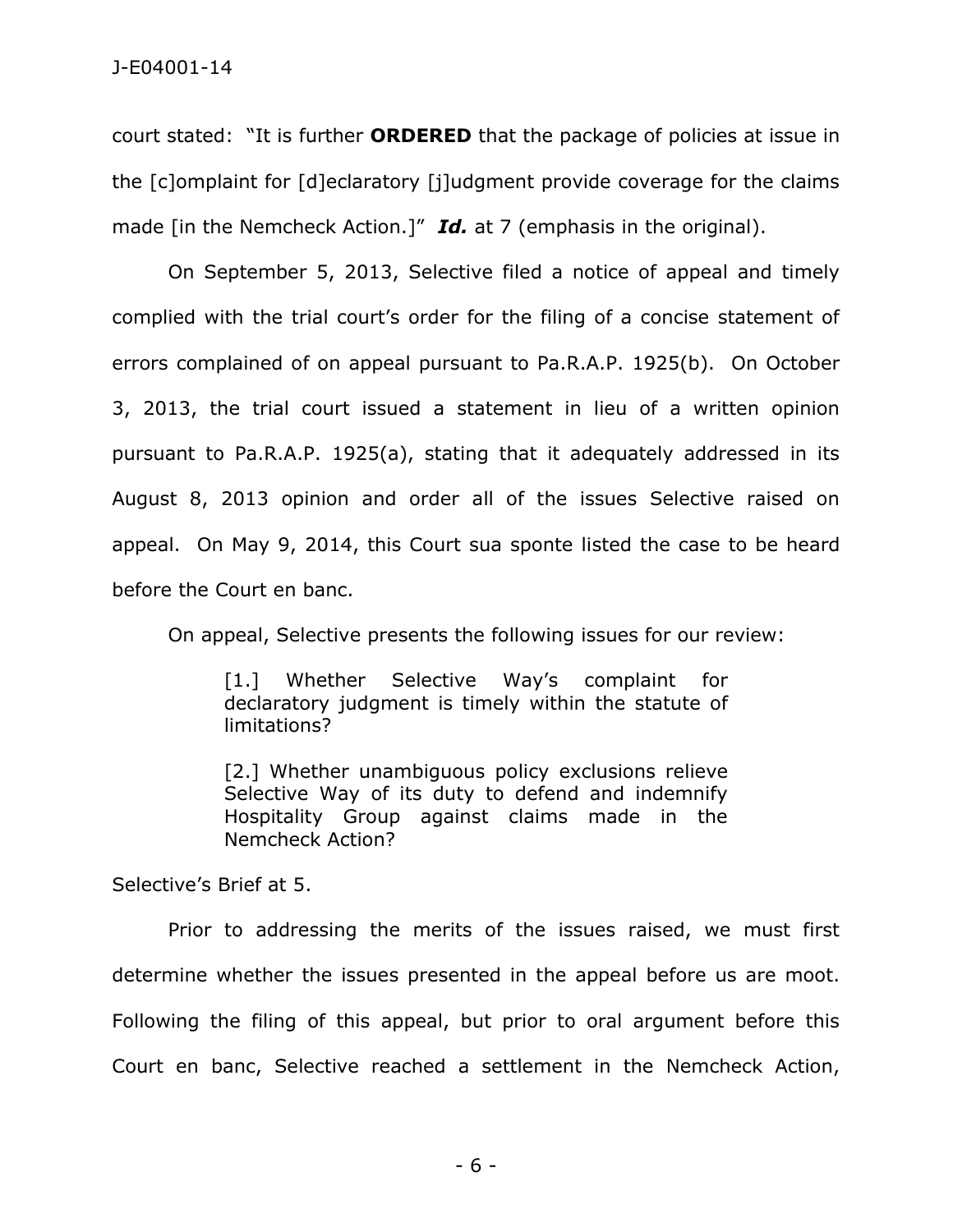which Nemcheck and Hospitality Group contend renders the issues on appeal before us moot and unreviewable. Nemcheck's Supplemental Brief at 3-11; Hospitality Group's Supplemental Brief (Mootness) at 3-8. Selective concedes that the settlement renders moot the issues raised on appeal. Selective's Supplemental Brief at 14. Selective asserts, however, that its claim regarding the timeliness of its declaratory judgment action qualifies as an exception to the mootness doctrine, permitting this Court to decide the issue on its merits. *Id.* at 15-16. Selective makes no argument regarding the reviewability of the second issue raised on appeal concerning its duty to defend and indemnify Hospitality Group in the Nemcheck Action.

The mootness doctrine requires that there is an actual case or controversy at all stages of review. *Pilchesky v. Lackawanna Cnty.*, 88 A.3d 954, 964 (Pa. 2014). "[A]n issue may become moot during the pendency of an appeal due to an intervening change in the facts of the case[.]" *Id.* "An issue before a court is moot if in ruling upon the issue the court cannot enter an order that has any legal force or effect." *Johnson v. Martofel*, 797 A.2d 943, 946 (Pa. Super. 2002). Appellate courts in this Commonwealth have recognized three exceptions, permitting decision on an issue despite its mootness: "1) the case involves a question of great public importance, 2) the question presented is capable of repetition and apt to elude appellate review, or 3) a party to the controversy will suffer some

- 7 -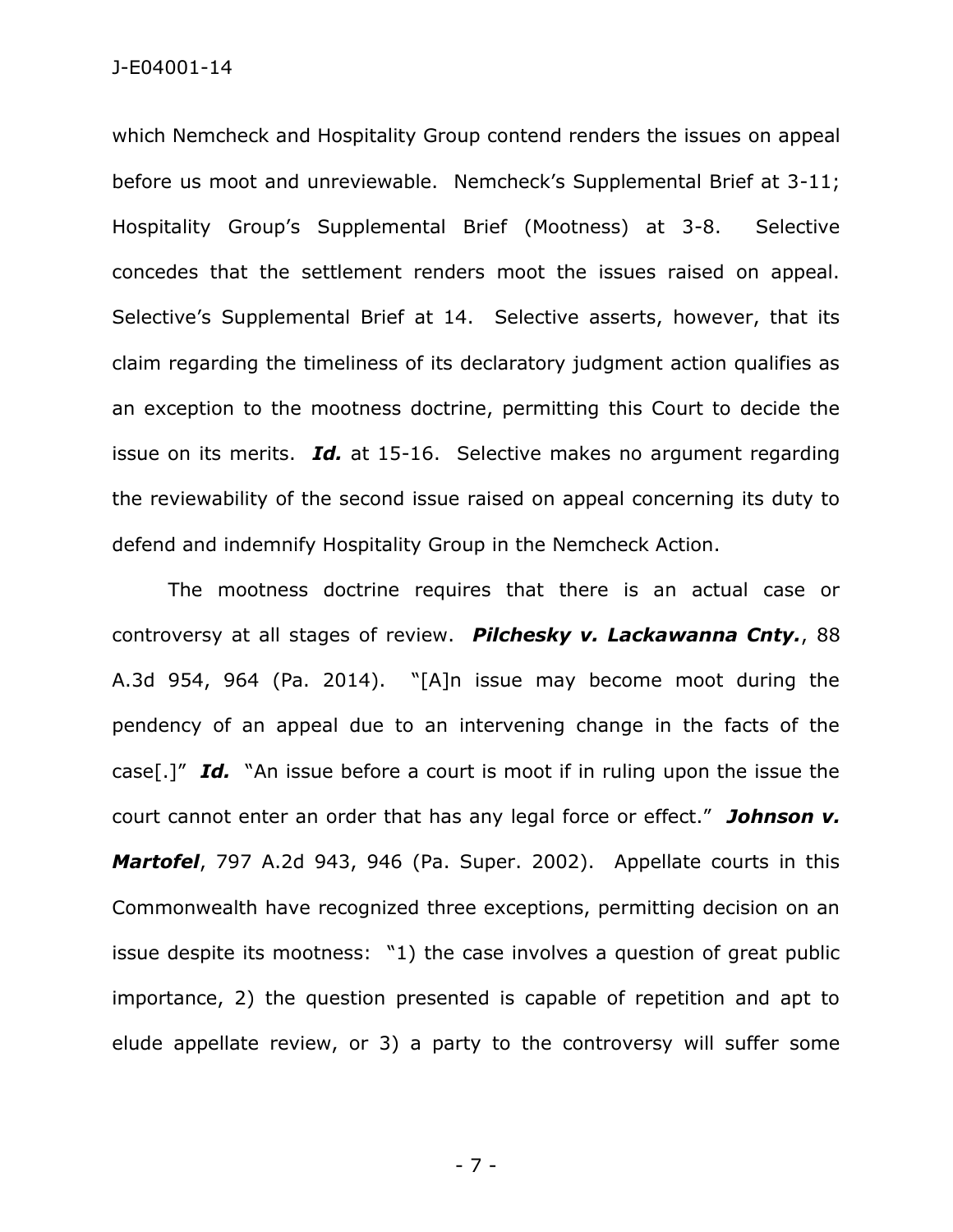detriment due to the decision of the trial court." *In re D.A.*, 801 A.2d 614, 616 (Pa. Super. 2002) (en banc) (citations omitted).

Selective contends that the question of the running of the applicable statute of limitations in this case satisfies all three of the exceptions, but specifically concentrates on the third exception, maintaining that "Selective will suffer a detriment in a collateral legal proceeding if the order of the trial court remains in effect." Selective's Supplemental Brief at 15. According to Selective, while this case was pending on appeal, Hospitality Group initiated a lawsuit against Selective for breach of contract and bad faith ("the Hospitality Group Action").<sup>3</sup> Id. at 10. Selective states that Hospitality Group bases its action, in part, on Selective filing its declaratory judgment action beyond the expiration of the applicable statute of limitations. *Id.* at

 $3$  The certified record on appeal does not contain any information relating to the Hospitality Group Action. Although Selective included in its supplemental reproduced record the complaint and correspondence related to the Hospitality Group Action, this does not allow us to consider the documents in deciding the appeal, as we may not consider documents solely included in the reproduced record. *See Krafft v. Downey*, 68 A.3d 329, 338 n.11 (Pa. Super. 2013), *appeal denied,* 83 A.3d 169 (Pa. 2013). Hospitality Group, however, agrees that it filed the Hospitality Group Action and that it alleges bad faith by Selective in its handling of Hospitality Group's claim regarding the Nemcheck Action. Hospitality Group's Supplemental Brief (Mootness) at 7. Hospitality Group further agrees that "one of the allegations of bad faith […] is that Selective [] filed its [d]eclaratory [j]udgment [a]ction after the expiration of the statute of limitations." *Id.* As only the existence of the collateral legal proceeding in which Hospitality Group raises this claim is necessary for us to decide whether Selective's claim satisfies an exception to the mootness doctrine, the absence from the certified record of information associated with the Hospitality Group Action does not hamper our review.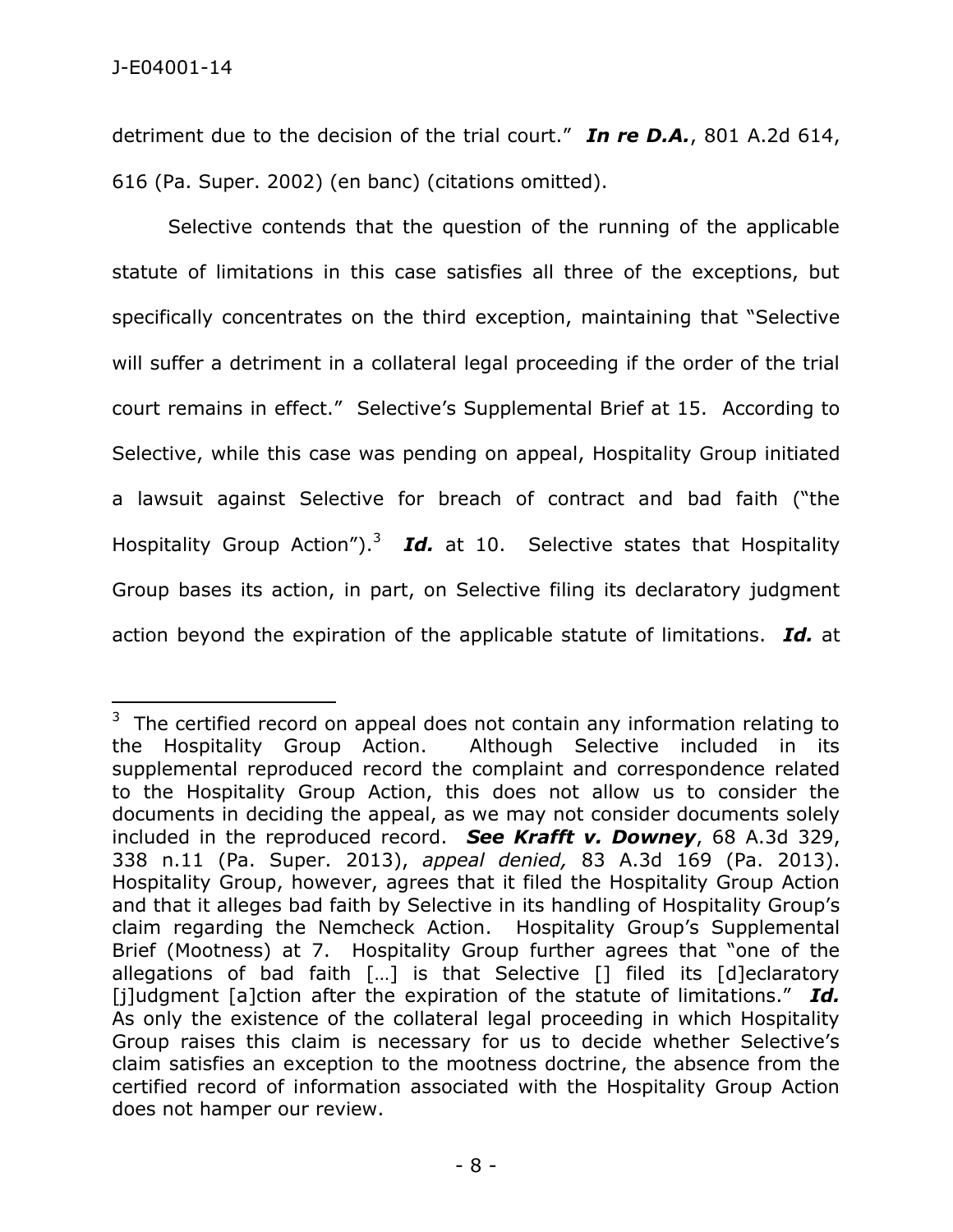10-11. Selective argues that "[i]f this appeal is not heard and the trial court order stands, the issue of whether Selective untimely filed is declaratory judgment action has been adjudicated and Selective may be liable to its insureds for breach of contract and bad faith in the Hospitality Group Action." *Id.* at 15. Thus, Selective asserts that if the first issue it raises in the instant appeal is dismissed as moot, "Selective would suffer detrimental consequences in [the] collateral bad faith proceeding." *Id.* at 15-16.

Hospitality Group and Nemcheck disagree that any of the exceptions to the mootness doctrine apply to permit this Court to review the issues raised by Selective on appeal. Hospitality Group acknowledges that its bad faith action against Selective is pending and that it raises claims therein based upon Selective filing the declaratory judgment action beyond the expiration of the statute of limitations. Hospitality Group's Supplemental Brief (Mootness) at 7. It asserts, however, that by deciding the issue of whether the trial court erred by finding that Selective filed its declaratory judgment action out of time in this appeal, "this Court would be rendering an advisory opinion for the [t]rial [c]ourt to follow in deciding this particular facet of the bad faith claim." *Id.* Hospitality Group does not directly address Selective's claim that it would suffer a detriment in the Hospitality Group Action absent our review of the first issue raised in the instant appeal.

Nemcheck asserts that Selective will not suffer a detriment because of the trial court's decision, positing that Selective's argument in this respect is

- 9 -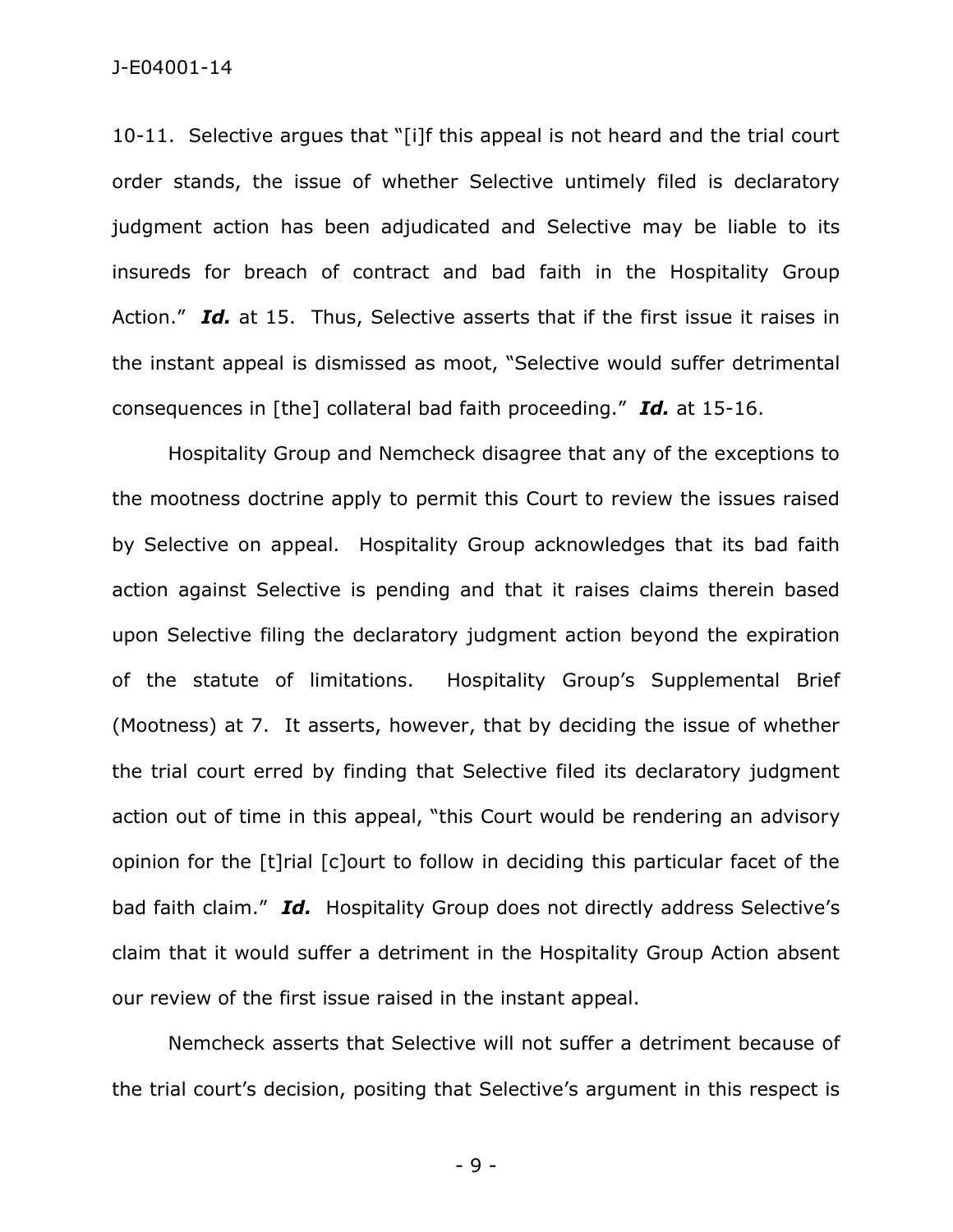"mere hyperbole." Nemcheck's Supplemental Brief at 10. Rather, Nemcheck states that the declaratory judgment action and the Hospitality Group Action are based on different sets of facts, governed by different legal standards, and decided pursuant to different burdens of proof. *Id.* Thus, the trial court's decision in the Hospitality Group Action is not "*dependent* upon" the trial court's determination in the declaratory judgment action, which, according to Nemcheck, is what case law discussing this exception to the mootness doctrine requires. *Id.* (emphasis in the original).

Initially, we note that case law discussing the third exception to the mootness doctrine expressly requires only that a party "will suffer **some detriment** due to the trial court's decision," which can be "collateral legal consequences of the court order." *In re L.Z.*, 91 A.3d 208, 212 (Pa. Super. 2014) (en banc) (emphasis added), *rev'd on other grounds*, 111 A.3d 1164 (Pa. 2015). Although Nemcheck is correct that the Hospitality Group Action differs in many respects from the declaratory judgment action in this matter, the legal conclusion reached by the trial court in the declaratory judgment action – that the statute of limitations expired prior to Selective filing its complaint – would nonetheless be binding on the trial court in the Hospitality Group Action. "Collateral estoppel, or issue preclusion, is a doctrine which prevents re-litigation of an issue in a later action, despite the fact that it is based on a cause of action different from the one previously litigated." *Griffin v. Cent. Sprinkler Corp.*, 823 A.2d 191, 195 n.3 (Pa. Super. 2003)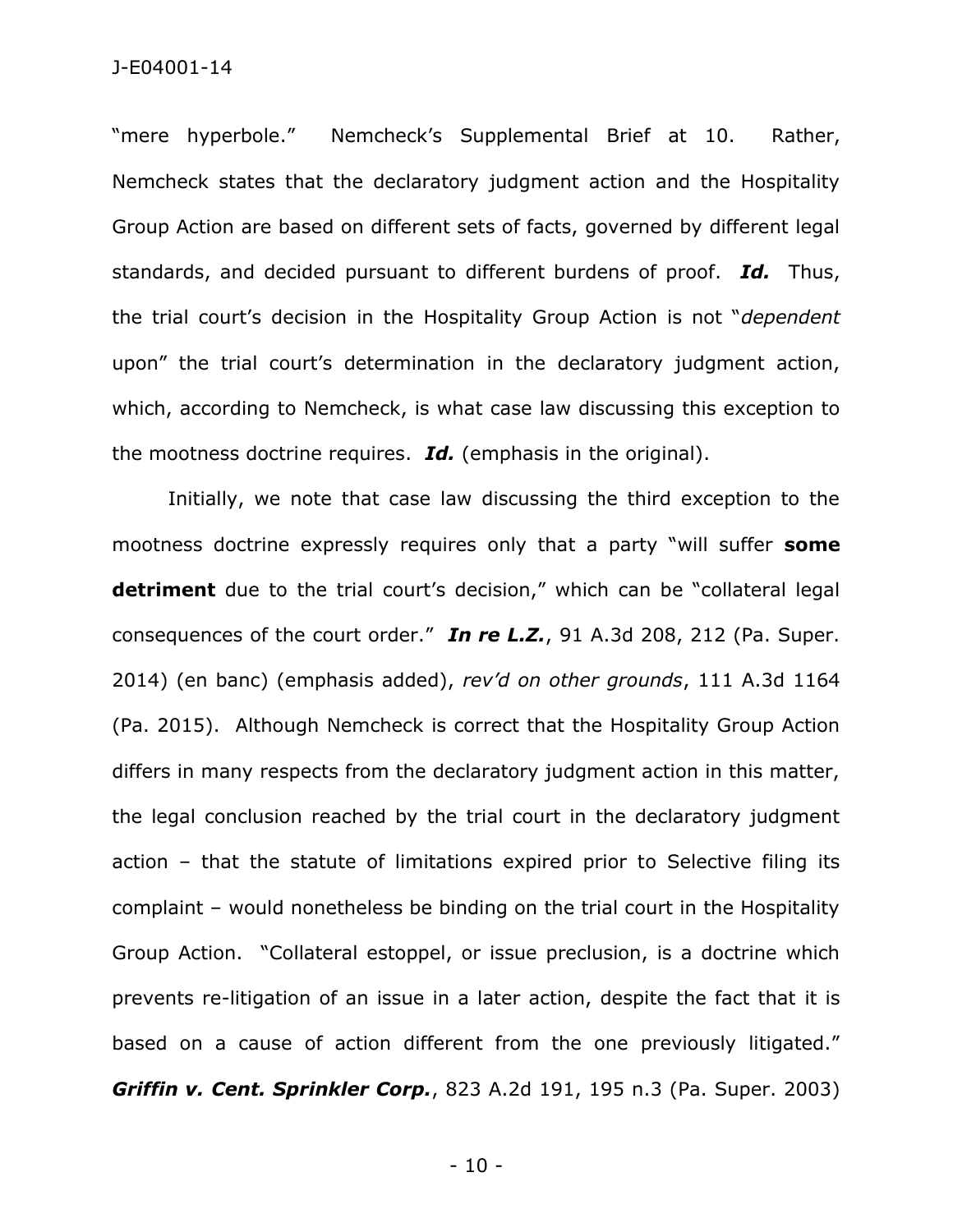## (quoting *Balent v. City of Wilkes-Barre*, 669 A.2d 309, 313 (Pa. 1995))

(internal citations omitted).

Collateral estoppel applies if (1) the issue decided in the prior case is identical to one presented in the later case; (2) there was a final judgment on the merits; (3) the party against whom the plea is asserted was a party or in privity with a party in the prior case; (4) the party or person privy to the party against whom the doctrine is asserted had a full and fair opportunity to litigate the issue in the prior proceeding and (5) the determination in the prior proceeding was essential to the judgment.

*Weissberger v. Myers*, 90 A.3d 730, 733 (Pa. Super. 2014) (citation omitted).

Here, the question of whether Selective filed its declaratory judgment action out of time meets all of the elements of collateral estoppel. It is uncontested that in the Hospitality Group Action, Hospitality Group bases several allegations of bad faith in its complaint upon Selective filing its complaint for declaratory judgment after the expiration of the statute of limitations and that the expiration of the statute of limitations was the basis for the dismissal of the declaratory judgment action. *See* Hospitality Group's Supplemental Brief (Mootness) at 7; Selective's Supplemental Brief at 10. The trial court finally decided the question of whether the applicable statute of limitations ran prior to Selective filing its complaint in the declaratory judgment action. Selective (the party against which collateral estoppel would be asserted) was a party to the declaratory judgment action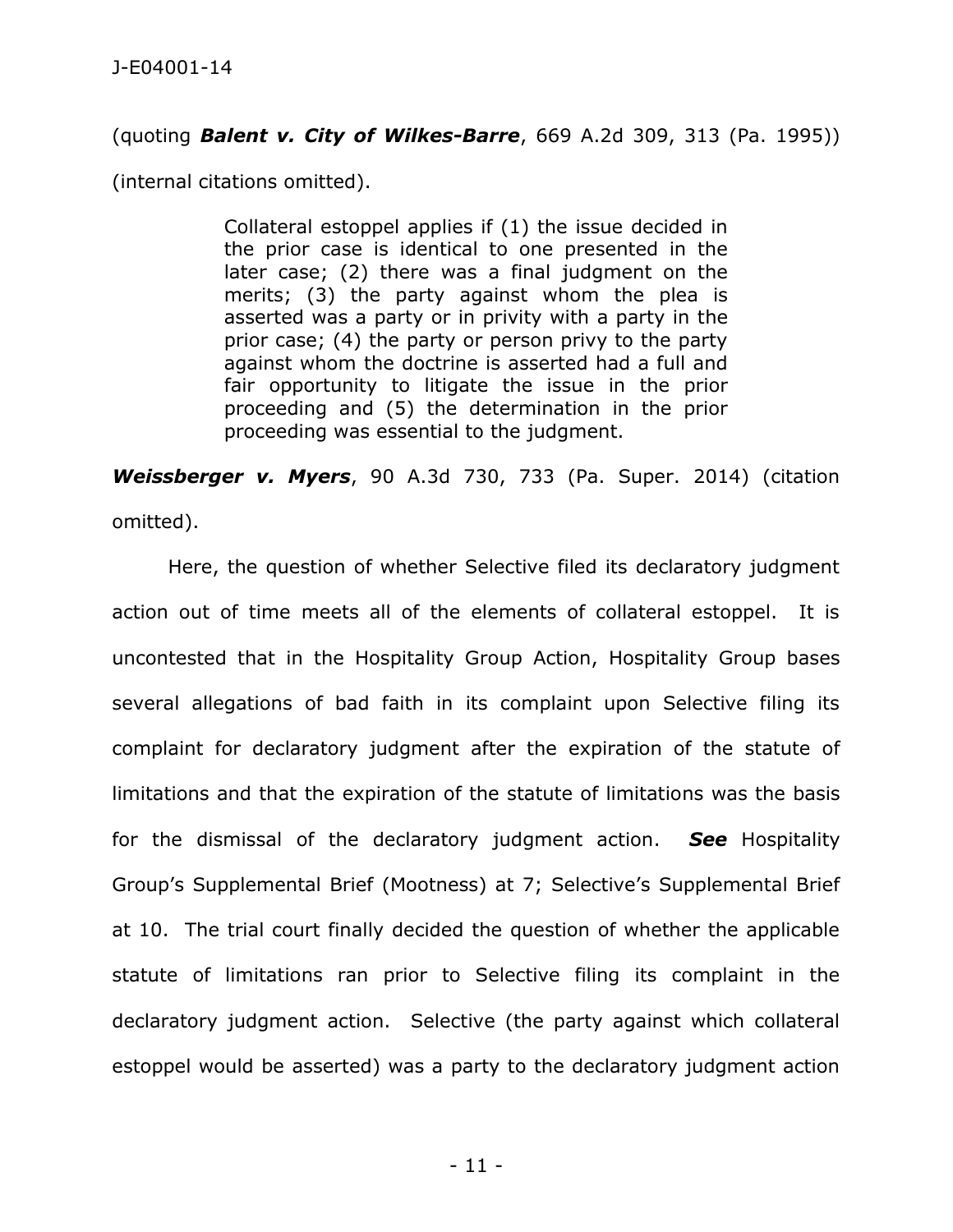and had a full opportunity to litigate the statute of limitations issue at that time. Selective fully briefed its arguments and does not contend on appeal that it was somehow denied the opportunity to present its case on the issue. *See, e.g., Spisak v. Edelstein*, 768 A.2d 874, 877-78 (Pa. Super. 2001) (finding the appellant had a full and fair opportunity to litigate issue where the issue was raised before the trial court in a prior action, the trial court ruled on that issue, and the appellant failed to seek reconsideration of the trial court's decision or file an appeal). The trial court rendered a decision on the merits of the statute of limitations question, which was unquestionably essential to its decision, as it dismissed the declaratory judgment action on that basis. *Cf. Griffin*, 823 A.2d at 195 (finding the doctrine of collateral estoppel inapplicable on the question of whether the statute of limitations had run as the prior order did not decide the statute of limitations question on the merits; the court dismissed the appellants' petition for failure to file a supporting brief).

As the doctrine of collateral estoppel applies to the statute of limitations question, we conclude that Selective would suffer a detriment in the Hospitality Group Action if we were to forego appellate review of the trial court's decision. Absent our review of this issue, the trial court's finding that Selective filed its complaint in the declaratory judgment action out of time would be binding on the trial court in the Hospitality Group Action and could

- 12 -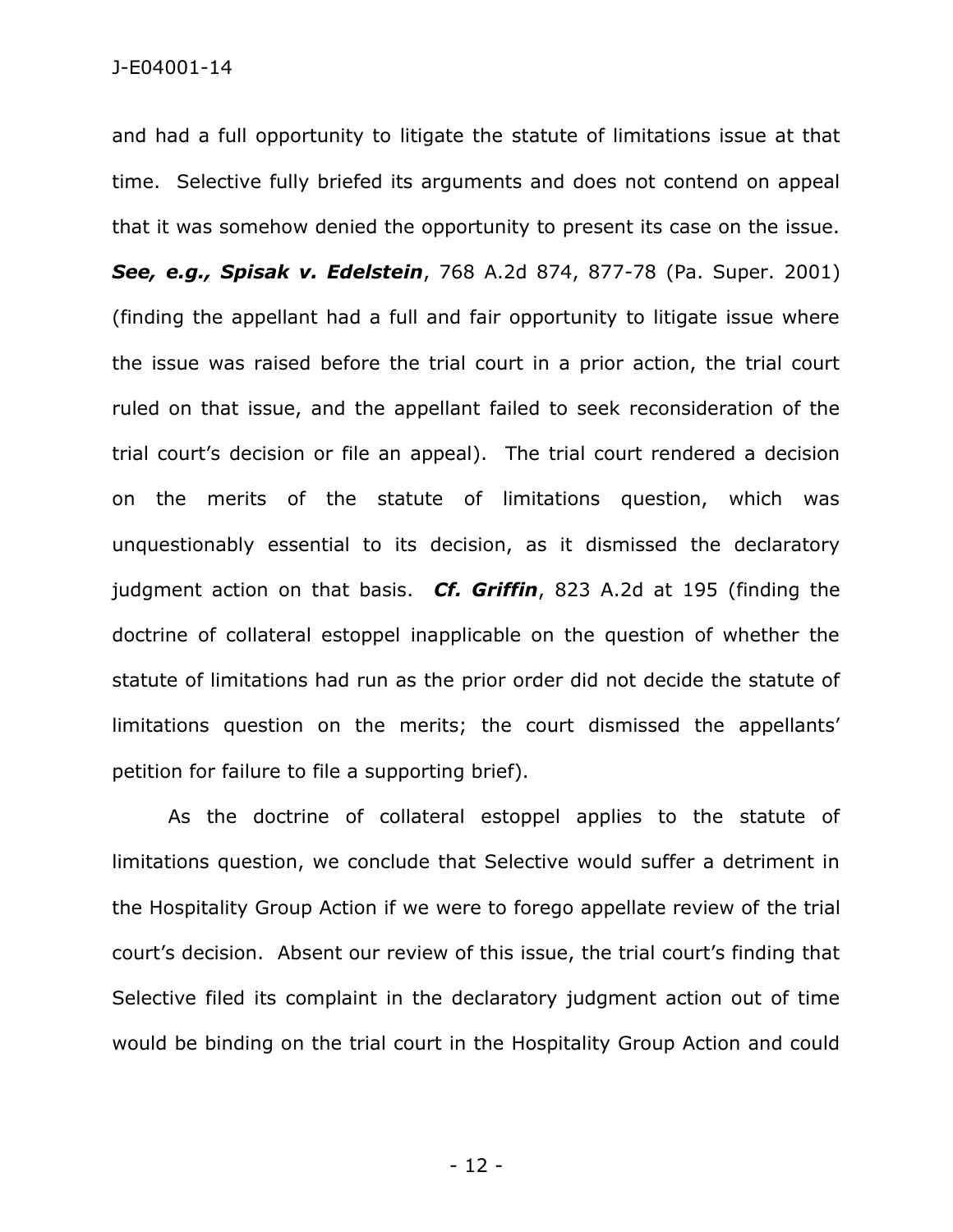provide a basis of liability for bad faith, as Selective would be precluded from re-litigating this question.

The second issue raised by Selective on appeal, regarding whether it in fact had a duty to defend and/or indemnify Hospitality Group in the Nemcheck Action, does not satisfy any of the exceptions to the mootness doctrine. First, the great public importance exception is rarely invoked by appellate courts to decide moot issues, *see In re Gross*, 382 A.2d 116, 122 (Pa. 1978), and in the absence of advocacy from Selective that this issue somehow satisfies this exception to the mootness doctrine, we decline to so find sua sponte.

Second, the substantive question as to whether or not Selective had a duty to defend and/or indemnify Hospitality Group is not likely to evade review such that the second exception to the mootness doctrine applies. To the contrary, our research reveals that this Court has previously been able to timely decide appeals from declaratory judgment actions concerning an insurance company's duty to defend a policyholder based upon the language of the insurance policy at issue. *See, e.g., State Farm Fire & Cas. Co. v. DeCoster*, 67 A.3d 40 (Pa. Super. 2013); *Old Guard Ins. Co. v. Sherman*, 866 A.2d 412 (Pa. Super. 2004). We note that the appellate timeline in this case was unusually lengthy because of the certification for en banc review.

Lastly, Selective will not suffer a detriment if we do not decide the coverage issue in this appeal. We observe that the trial court made

- 13 -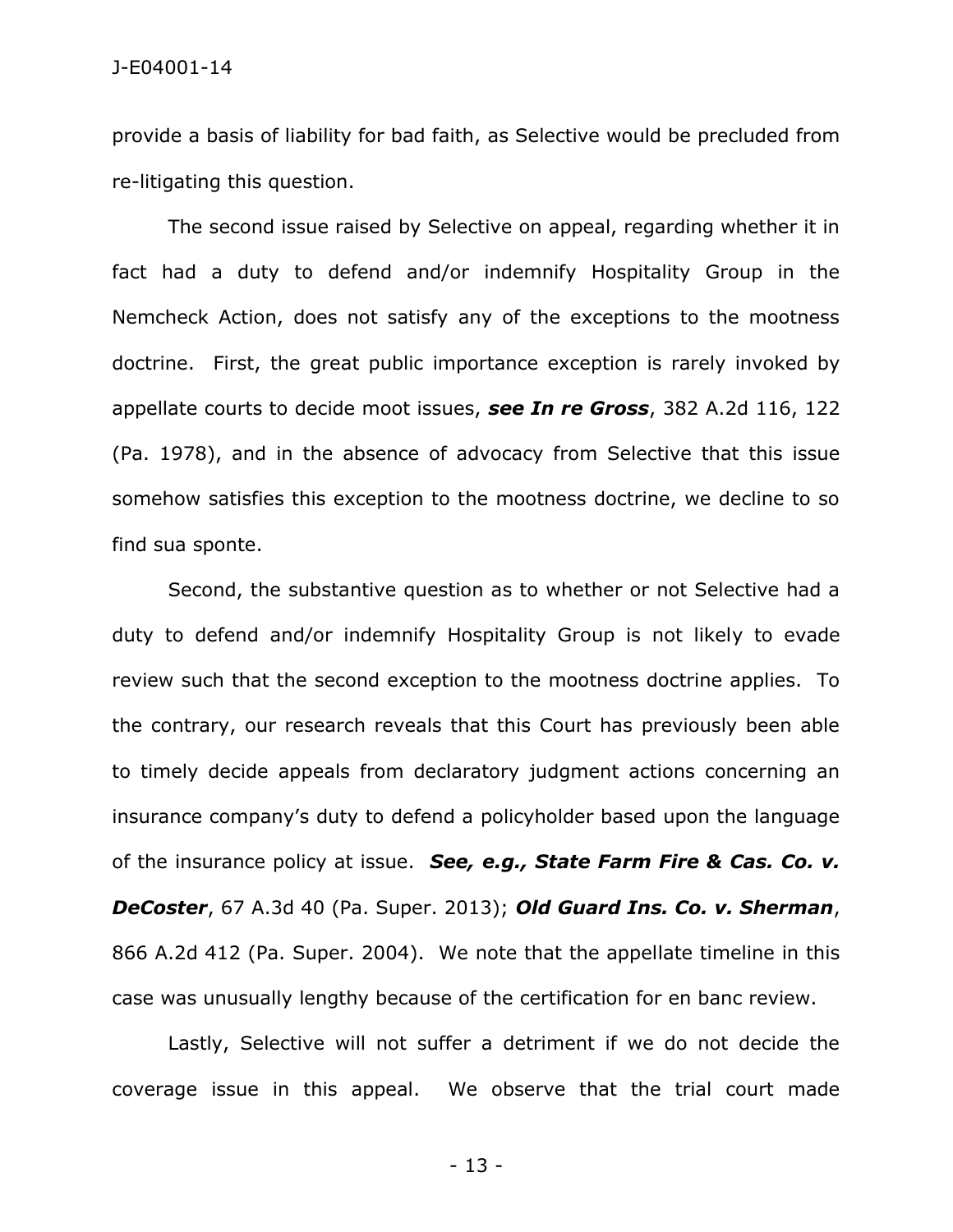contradictory statements in its opinion and order, first stating that because it was dismissing the declaratory judgment action on timeliness grounds, the trial court "need not address whether there is liability coverage for compensatory and punitive damages or an obligation to defend [] Hospitality Group under the terms of the insurance policy." Trial Court Opinion and Order, 8/8/13, at 4-5. In the same opinion and order, the trial court stated that the insurance policies at issue "provide coverage for the claims made [in the Nemcheck Action.]" *Id.* at 7. The doctrine of collateral estoppel is inapplicable to this latter conclusion, however, because this determination was not "essential to the judgment" in the declaratory judgment action. *See Weissberger*, 90 A.3d at 733. The trial court dismissed the case based upon its finding that the statute of limitations elapsed prior to Selective filing its complaint. Thus, the trial court's statement that the policies at issue provide coverage for the claims made in the Nemcheck Action is not binding upon the trial court in the Hospitality Group Action, providing us no basis to review this otherwise moot question.<sup>4</sup>

Having found that the first issue on appeal is properly before us for review, we now turn to address its merits. We review a trial court's decision

<sup>4</sup> In its appellate brief, Selective states that it only included argument on the second issue in an abundance of caution to avoid a finding of waiver on appeal. Selective's Supplemental Brief at 25. In their briefs on appeal, Hospitality Group and Nemcheck agree that the trial court did not decide the substantive question of whether the insurance policies at issue provide coverage for the claims raised in the Nemcheck Action. *See* Hospitality Group's Brief at 14; Nemcheck's Brief at 29.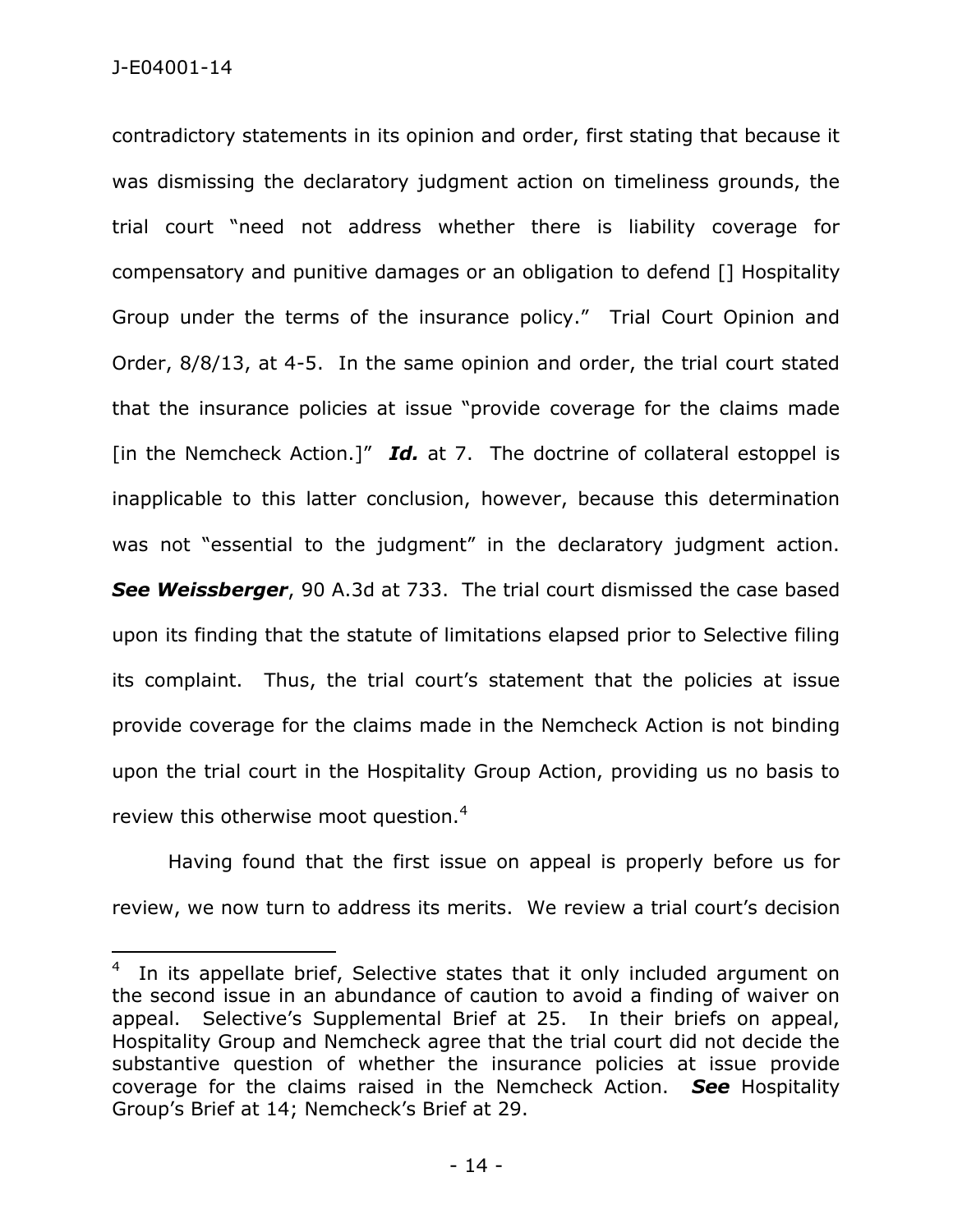to grant summary judgment for an abuse of discretion or error of law. *PHH Mortgage Corp. v. Powell*, 100 A.3d 611, 616 (Pa. Super. 2014). Our scope of review is plenary. *Id.*

The trial court found that Selective filed its complaint for declaratory judgment beyond the applicable four-year statute of limitations. Trial Court Opinion and Order, 8/8/13, at 4. Relying on *Aetna Cas. & Sur. Co. v. Roe*, 650 A.2d 94, 100 (Pa. Super. 1994), the trial court stated that "an analysis with respect to coverage is dependent upon the allegations in the [c]omplaint, just as an analysis with respect to the insurer's obligation to defend is dependent upon the allegations in the [c]omplaint." Trial Court Opinion and Order, 8/8/13, at 4. The trial court thus concluded that the statute of limitations began to run when Selective received the complaint in the Nemcheck Action, as "that moment was Selective's first opportunity to 'compare the four corners of the insurance contract with the four corners of the complaint,'" and that the declaratory judgment action, filed nearly five years thereafter, was untimely. *Id.* at 3-4.

Selective asserts that this conclusion constitutes an error of law. Selective contends that the trial court confused and combined the standards for an insurer's duty to defend an insured and the standard for the running of the statute of limitations for a declaratory judgment action. Selective's Substituted Brief at 12. According to Selective, an actual controversy regarding its duty to defend did not arise in this case when it received the

- 15 -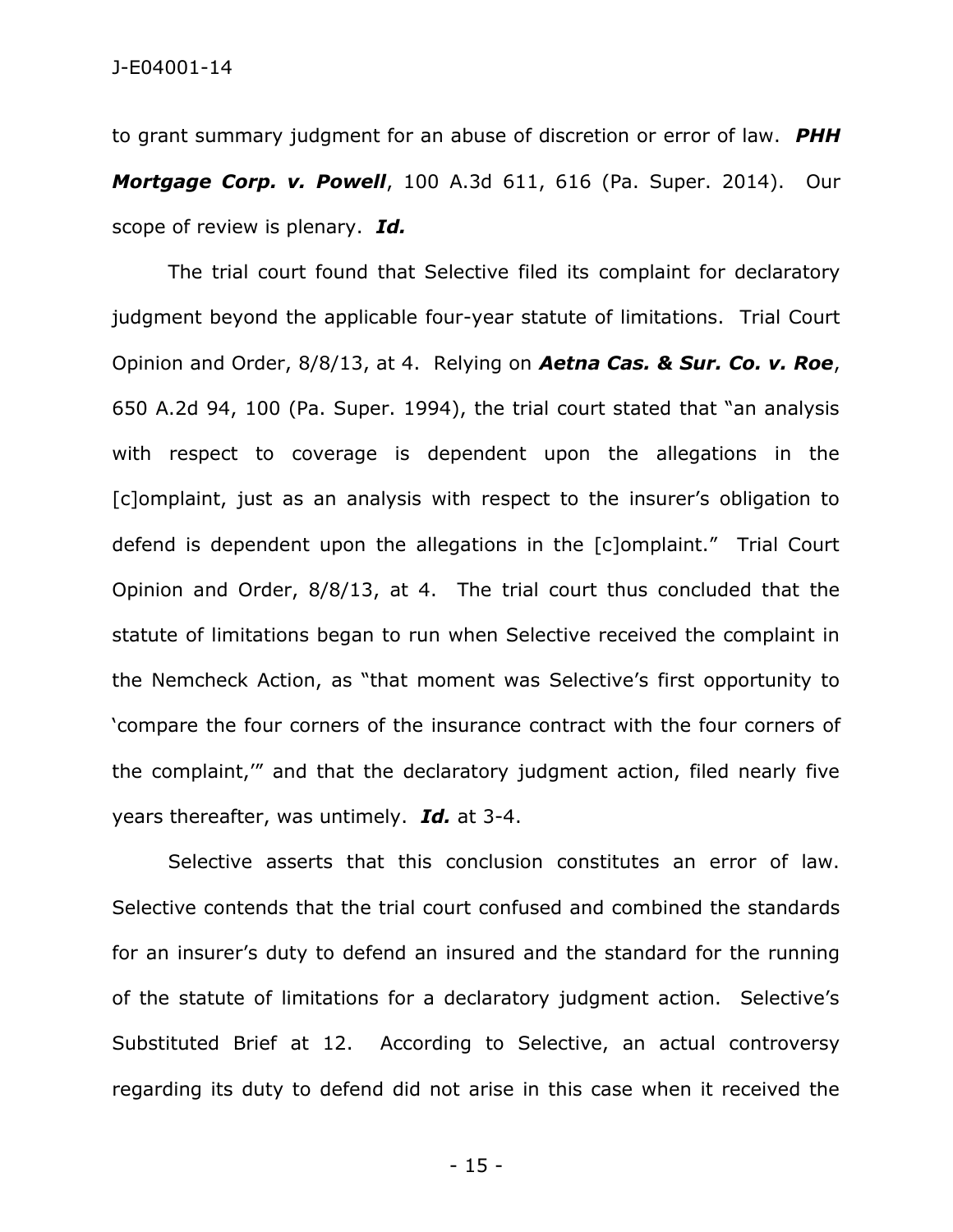J-E04001-14

complaint in the Nemcheck Action, as it provided a defense pursuant to its reservation of rights letter. *Id.* at 14. "Rather, the logical triggering point [for the running of the statute of limitations] is when the carrier denies coverage to the insured." *Id.* at 22.

Selective asserts that the denial of coverage also triggers the statute of limitations for a declaratory judgment action regarding an insurance company's duty to indemnify. *Id.* Selective states that the trial court's finding that the statute of limitations had run on a declaratory judgment action concerning Selective's duty to indemnify Hospitality Group in the Nemcheck Action was erroneous. Citing case law from the United States District Court for the Western District of Pennsylvania, Selective states that the duty to indemnify does not arise until "the insured is held liable for a claim actually covered by the policy." *Id.* at 21 (quoting *USX Corp. v. Adriatic Ins. Co.*, 99 F.Supp.2d 593, 611 (W.D. Pa. 2000), *aff'd*, 345 F.3d 190 (3d Cir. 2003)).

In the alternative, Selective argues that if this Court is inclined to find that the triggering event for the running of the statute of limitations for the filing of a declaratory judgment action on its duty to defend and indemnify was when Selective was aware that the claims made in the Nemcheck Action fell outside of the coverage provided under the insurance policies, then the statute of limitations did not begin to run until February 13, 2009 – the date of the deposition of Matthew White ("White"). *Id.* at 23. According to

- 16 -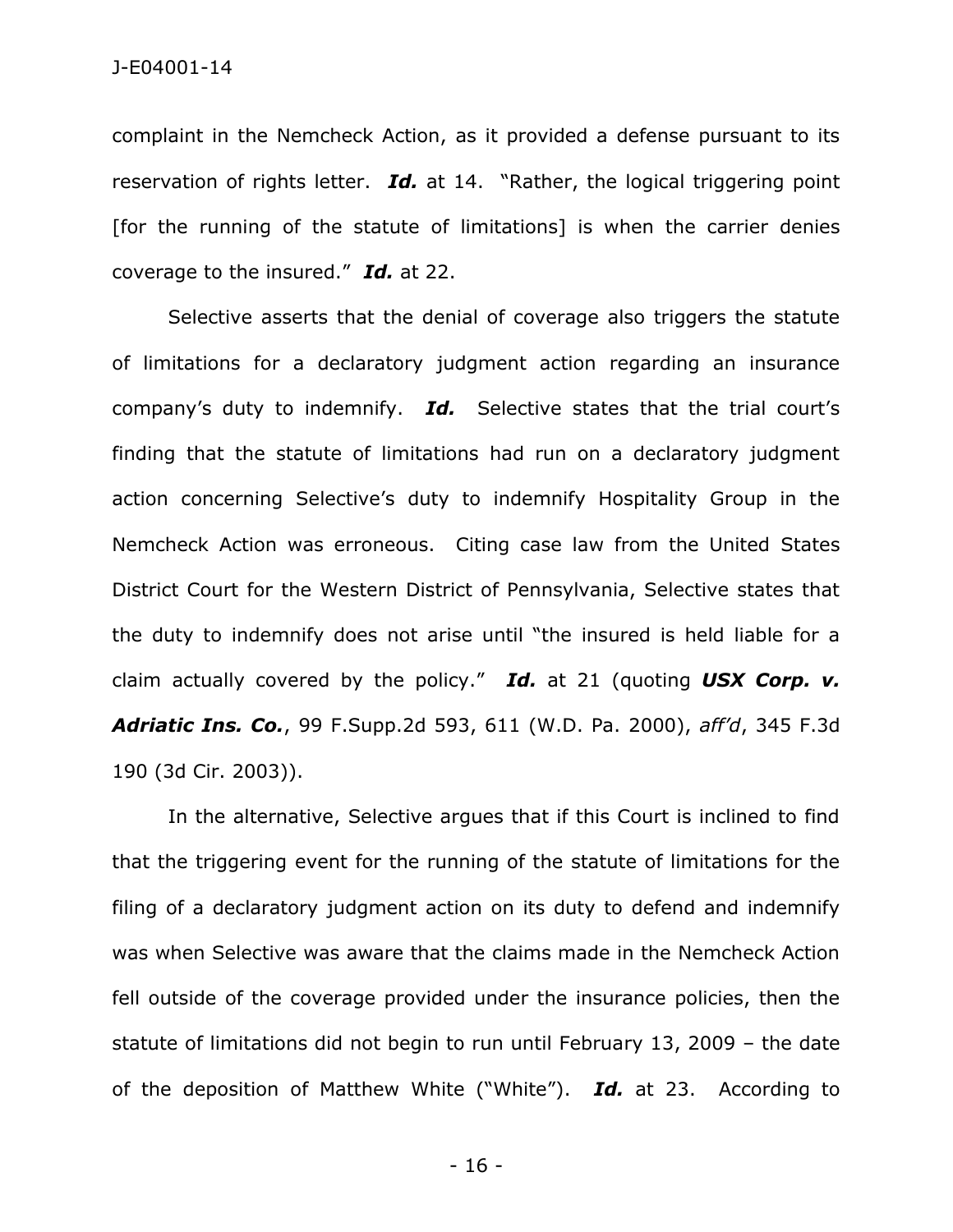Selective, White's testimony at his deposition "was the first record evidence that placed this claim outside of the coverage afforded in the [p]olicy." *Id.*

Hospitality Group agrees with the trial court's determination regarding when the statute of limitations began to run as to both Selective's duty to defend and indemnify Hospitality Group in the Nemcheck Action. Hospitality Group's Brief at 7-8. Hospitality Group asserts that from the standpoint of an insurer, an actual controversy exists as to whether it has a duty to defend and/or indemnify an insured once the insurer is aware "that certain facts of the claim do not fit within the confines of the policy coverage provisions." Hospitality Group's Supplemental Brief at 4. According to Hospitality Group, in claiming that it did not have a duty to defend and/or indemnify Hospitality Group in the Nemcheck Action, Selective relied upon information contained in Nemcheck's complaint and Selective's own reservation of rights letter. Hospitality Group's Brief at 11-12. Thus, Selective's comparison of Nemcheck's complaint and the insurance policies at issue "should have enabled Selective to timely file its [d]eclaratory [j]udgment [a]ction" within four years of receiving the complaint in the Nemcheck Action, as an actual controversy arose at that time. *Id.* at 12.

Hospitality Group further asserts that the record belies Selective's contention that White's deposition is an appropriate trigger for the running of the statute of limitations on the declaratory judgment action in question. Hospitality Group states that Selective paid the attorneys' fees for counsel to

- 17 -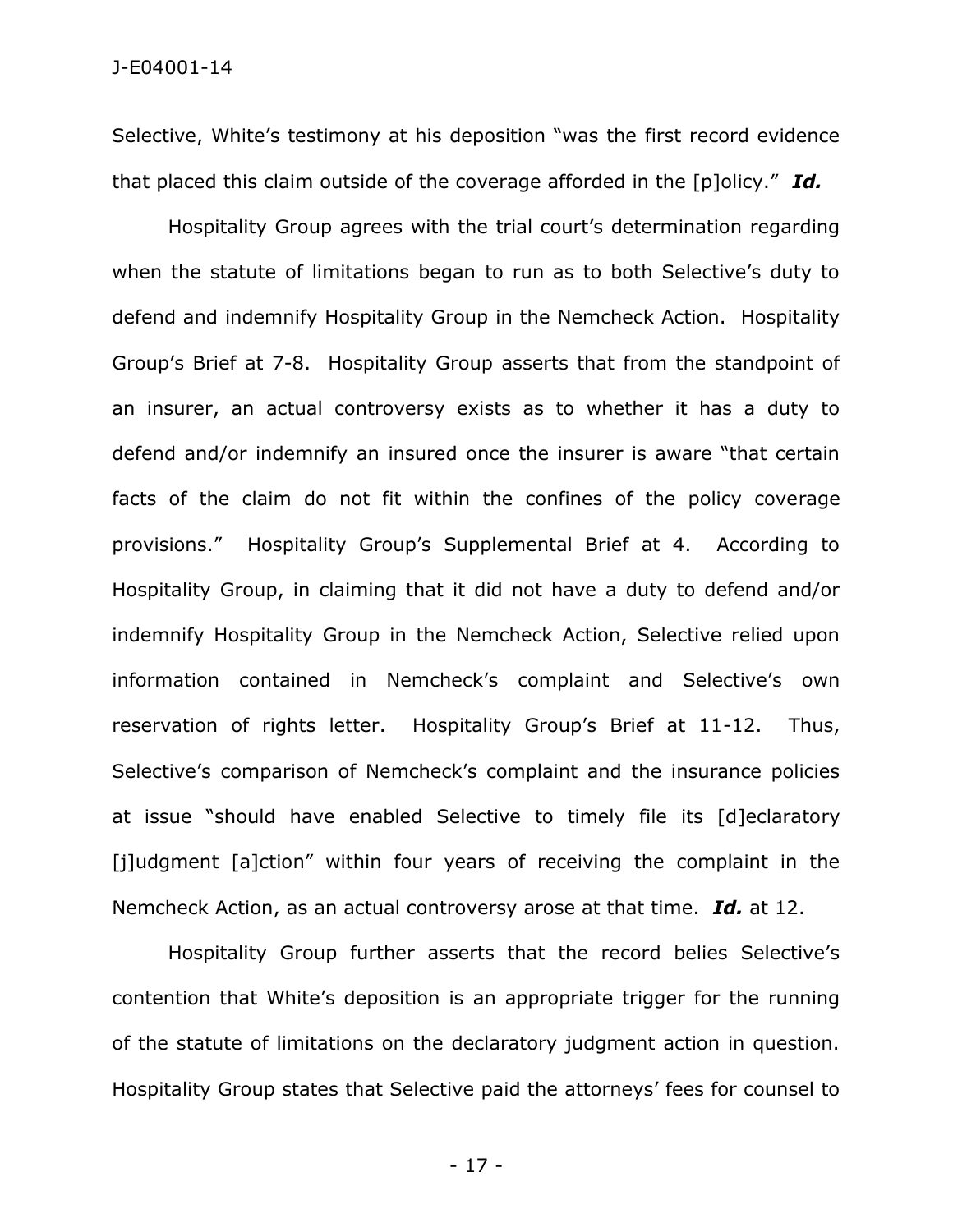represent Hospitality Group in the Liquor Code Enforcement proceeding, at which White provided testimony that comported, in relevant part, with his deposition testimony in the Nemcheck Action. *Id.* at 12-13. The Liquor Code Enforcement hearing, the findings of fact by the administrative law judge, the appeal to the Liquor Control Board, and the resolution of the de novo appeal to the trial court all occurred more than four years prior to Selective filing its complaint for declaratory judgment.<sup>5</sup> Id. at 13. Thus, Hospitality Group argues that to the extent this Court is inclined to find that the complaint contained insufficient information to create an actual controversy, Selective still had all of the information it claims to have needed more than four years prior to the filing of its declaratory judgment action, rendering Selective's alternative argument meritless. *Id.*

Like Hospitality Group, Nemcheck agrees with the trial court's conclusion that the statute of limitations ran for the filing of a declaratory judgment action concerning Selective's duty to defend and indemnify Hospitality Group in the Nemcheck Action. Nemcheck's Brief at 33-35. Nemcheck further asserts that although an actual controversy could arise prior to an insurance company's receipt of a civil complaint, thus triggering the running of the statute of limitations for a declaratory judgment action,

 $5$  We observe that while represented by the same counsel, Hospitality Group further appealed this decision to the Commonwealth Court, which affirmed the trial court's decision in a memorandum opinion on June 18, 2009. *See Pennsylvania State Police v. Hospitality Grp. Servs., Inc.*, 2009 WL 9101457 (Pa. Commw. June 18, 2009).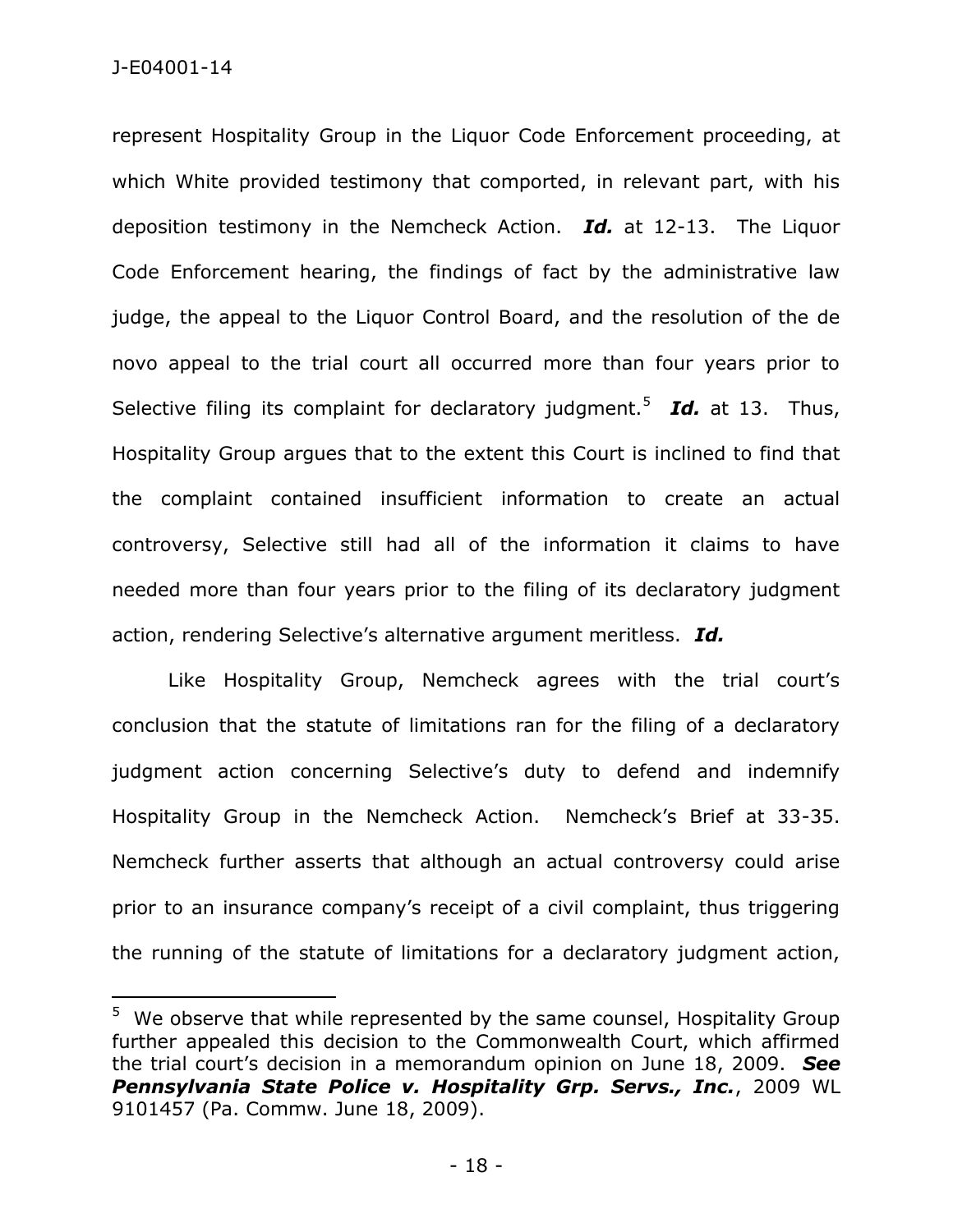## J-E04001-14

"the obligation of the insurer to determine whether the claim is covered begins, at the *very latest*, on the date on which the complaint is received." Id. at 35-36 (emphasis in the original). According to Nemcheck, "[i]f the basis for questioning the existence of coverage is apparent from the face of the complaint, the ability of the insurer (or the insured) to file a declaratory judgment action begins no later than on that date, as an actual controversy exists." *Id.* at 36; *see also id.* at 39 ("The filing of a complaint against the insured is the specific time at which the Pennsylvania Appellate Courts contemplate that an insurer will make a determination of coverage and, in the face of uncertainty, file a declaratory judgment action. *See, e.g.[,] Am. & Foreign Ins. Co.* [*v. Jerry's Sport Ctr., Inc.*], 2 A.3d [526,] 541-542 [(Pa. 2010)]."). As Selective identified several bases that potentially negated its duty to defend and/or indemnify Hospitality Group in the Nemcheck Action in its July 31, 2007 letter, all of which were clearly apparent on the face of the complaint, the statute of limitations for its filing of a declaratory judgment action commenced on that date. *Id.* at 37.

The law is clear that when an insured who has been sued requests coverage under a policy of insurance, the insurer is required to accept all of the allegations contained in the third party's complaint as true and provide a defense if there is a chance that the injury alleged could potentially fall within the scope of the policy. *Am. & Foreign Ins. Co.*, 2 A.3d at 541.

- 19 -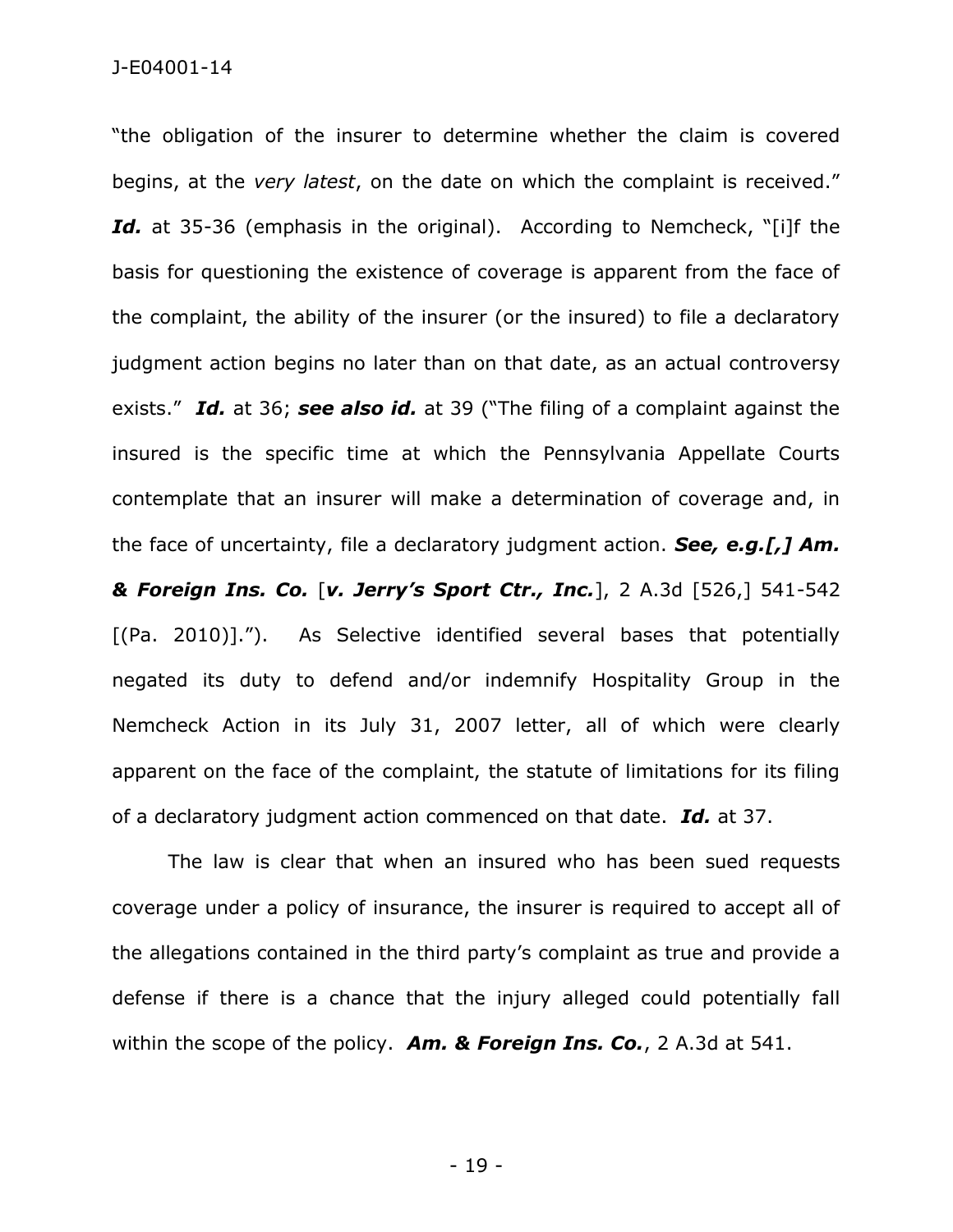The question of whether a claim against an insured is potentially covered is answered by comparing the four corners of the insurance contract to the four corners of the complaint. An insurer may not justifiably refuse to defend a claim against its insured unless it is clear from an examination of the allegations in the complaint and the language of the policy that the claim does not potentially come within the coverage of the policy.

Id. (internal citations omitted). "[T]he duty to defend is not limited to meritorious actions; it even extends to actions that are groundless, false, or fraudulent as long as there exists the possibility that the allegations implicate coverage." *Id.* (citations and quotation marks omitted). "The duty to defend persists until an insurer can limit the claims such that coverage is impossible." *Lexington Ins. Co. v. Charter Oak Fire Ins. Co.*, 81 A.3d 903, 911 (Pa. Super. 2013) (emphasis omitted).

Like the duty to defend, an insurance company's duty to indemnify an insured in a third party's action "flow[s] from a determination that the complaint triggers coverage." *Gen. Acc. Ins. Co. of Am. v. Allen*, 692 A.2d 1089, 1095 (Pa. 1997). The substantive duty of an insurance company to indemnify its insured in a third party's action, however, "arises only when the insured is determined to be liable for damages within the coverage of the policy." *Regis Ins. Co. v. All Am. Rathskeller, Inc.*, 976 A.2d 1157, 1161 (Pa. Super. 2009) (citation omitted).

Although not required by law, a party may initiate a declaratory judgment action for the court to make a determination of coverage of a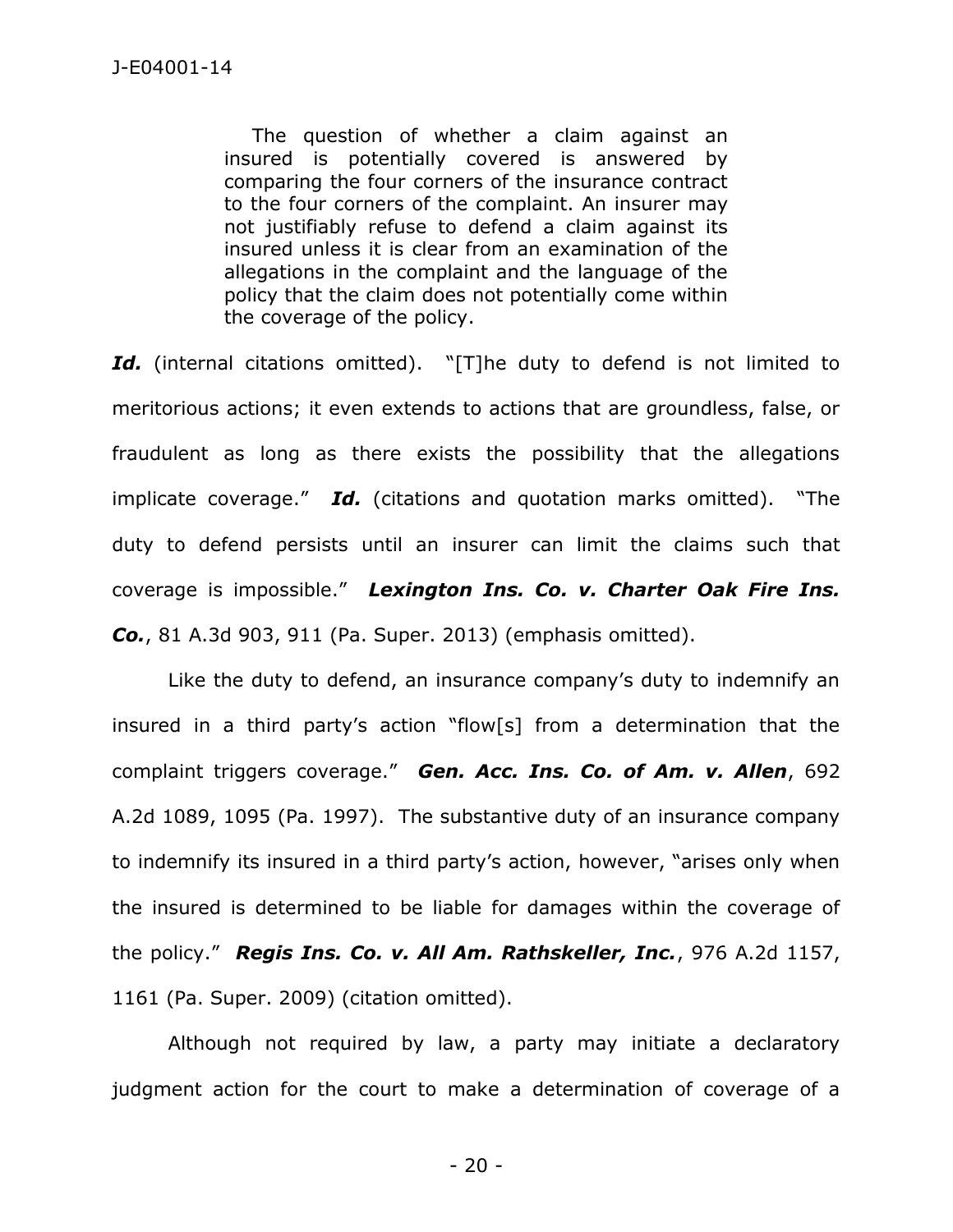claimed injury under an insurance policy. *Aetna Cas. & Sur. Co.*, 650 A.2d at 99. "Declaratory judgments are nothing more than judicial searchlights, switched on at the behest of a litigant to illuminate an existing legal right, status or other relation." *Wagner v. Apollo Gas Co.*, 582 A.2d 364, 365 (Pa. Super. 1990) (citation omitted). The Declaratory Judgments  $Act<sup>6</sup>$ empowers courts "to declare rights, status, and other legal relations whether or not further relief is or could be claimed," and these declarations "have the force and effect of a final judgment or decree." 42 Pa.C.S.A. § 7532. To bring a declaratory judgment action,

> there must exist an actual controversy[, as] [d]eclaratory judgment is not appropriate to determine rights in anticipation of events which may never occur. It is an appropriate remedy only where a case presents antagonistic claims indicating imminent and inevitable litigation.

*Bromwell v. Michigan Mut. Ins. Co.*, 716 A.2d 667, 670 (Pa. Super. 1998).

This Court has held that the four-year catchall statute of limitations is appropriate for declaratory judgment actions regarding the parties' rights and duties under a contract. *Wagner*, 582 A.2d at 366; *see* 42 Pa.C.S.A. § 5525(a)(8) (stating that a four-year statute of limitations applies to "[a]n action upon a contract, obligation or liability founded upon a writing not

 $\overline{a}$ 

<sup>6</sup> 42 Pa.C.S.A. §§ 7531-7541.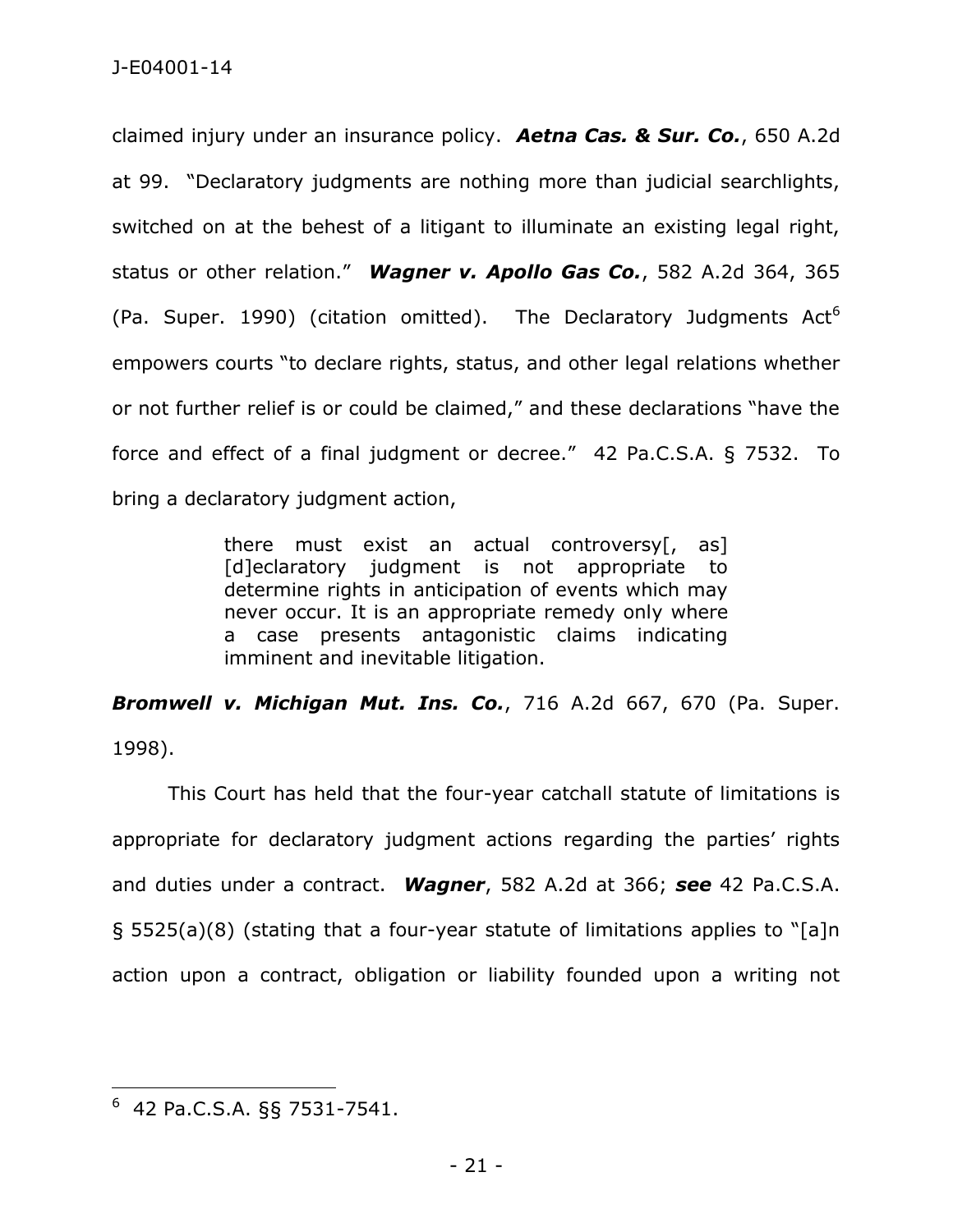specified in paragraph (7), under seal or otherwise, except an action subject to another limitation specified in this subchapter").

The statute of limitations for a cause of action begins to run "from the time the cause of action accrued." 42 Pa.C.S.A. § 5502(a). "In Pennsylvania, a cause of action accrues when the plaintiff could have first maintained the action to a successful conclusion." *Fine v. Checcio*, 870 A.2d 850, 857 (Pa. 2005). It is clear that the legislature intended for declaratory judgments to be subject to a limitations period. *See*  42 Pa.C.S.A. 7538(a) (stating that "[j]udicial relief based on a declaratory judgment or decree may be granted whenever necessary or proper subject to Chapter 55 (relating to limitation of time)"). It provided no indication, however, as to the appropriate limitations period for a declaratory judgment action.

Pennsylvania case law on this issue is scarce and provides little guidance in the matter before us.<sup>7</sup> Although this Court in *Wagner* held that

 $7$  Case law from other jurisdictions likewise sheds little light on the subject. We agree with the assessment of the law provided by now-retired Judge Charles E. Moylan, Jr., formerly of the Court of Special Appeals of Maryland, that "[t]he case law throughout the country on this admittedly esoteric subject is extremely skimpy." *Commercial Union Ins. Co. v. Porter Hayden Co.*, 698 A.2d 1167, 1193 (Md. Ct. Spec. App. 1997). A case decided by the California Supreme Court in 1944, followed by three of our sister states, holds that the statute of limitations for a declaratory judgment action begins to run when a breach occurs. *Maguire v. Hibernia Sav. & Loan Soc.*, 146 P.2d 673, 681 (Cal. 1944); *see also Niles v. Eldridge*, 828 N.W.2d 521, 526 (N.D. 2013); *Commercial Union Ins. Co.*, 698 A.2d at 1193; *W. Cas. & Sur. Co. v. Evans*, 636 P.2d 111, 114-15 (Ariz. Ct. App.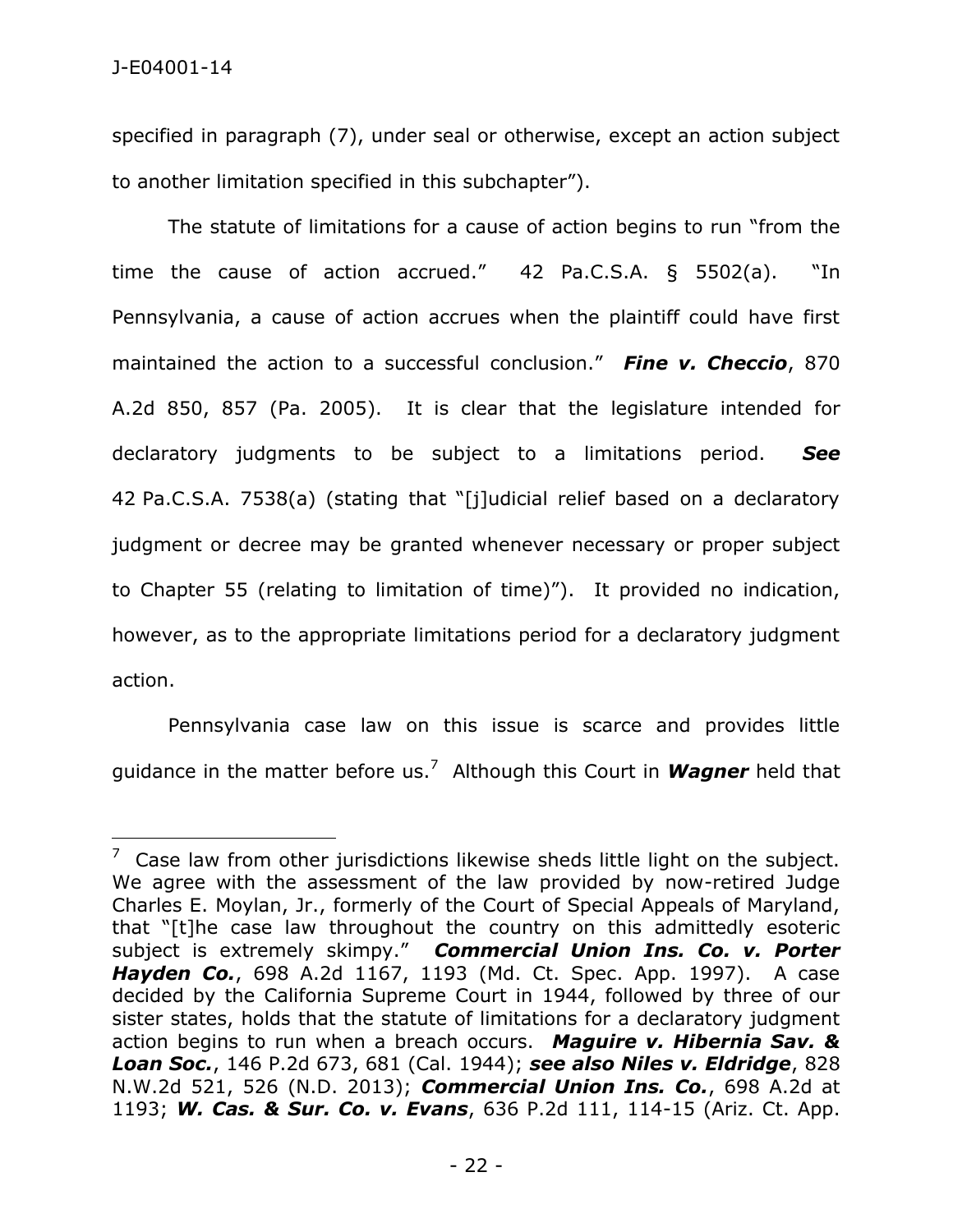the four-year catchall statute of limitations contained in section 5525(a)(8) applies to declaratory judgment actions concerning the parties' rights and duties under a written contract, the *Wagner* Court did not specify when the statute of limitations for such an action begins to run.<sup>8</sup> In **Wagner**, both parties allegedly breached the written contract concerning the Wagners' provision of natural gas to Apollo – Apollo in 1974 and 1975, when it failed to pay price increases, and the Wagners in 1975, when they ceased providing gas to Apollo, and again in 1981, when they removed their gas meter. *Wagner*, 582 A.2d at 365. The parties began to correspond with one another in or around March of 1985 about resuming the sale of gas, but could not agree on the terms. *Id.* at 366-67. The *Wagner* Court did not find any of the aforementioned alleged breaches or the disagreement as to the terms of the contract triggered the limitations period for a declaratory judgment action, as it found "no indication that a controversy arose as to the

<sup>1981).</sup> The *Maguire* decision states that a declaratory judgment action can be brought prior to a breach without triggering the running of the statute of limitations if there exists an actual controversy. *Id.* This does not comport with Pennsylvania law regarding the commencement of the limitations period. *See* 42 Pa.C.S.A. § 5502(a) ("The time within which a matter must be commenced under this chapter shall be computed … from the time the cause of action accrued[.]"); *Fine*, 870 A.2d at 857 ("In Pennsylvania, a cause of action accrues when the plaintiff could have first maintained the action to a successful conclusion."). Furthermore, we observe that Maryland's adherence to *Maguire*'s holding in this respect is questionable. *See Allied Inv. Corp. v. Jasen*, 731 A.2d 957, 967 (Md. 1999).

<sup>&</sup>lt;sup>8</sup> Neither the trial court nor any party contends that the section  $5525(a)(8)$ four year catchall statute of limitations identified in *Wagner* is improper. We therefore do not address this question.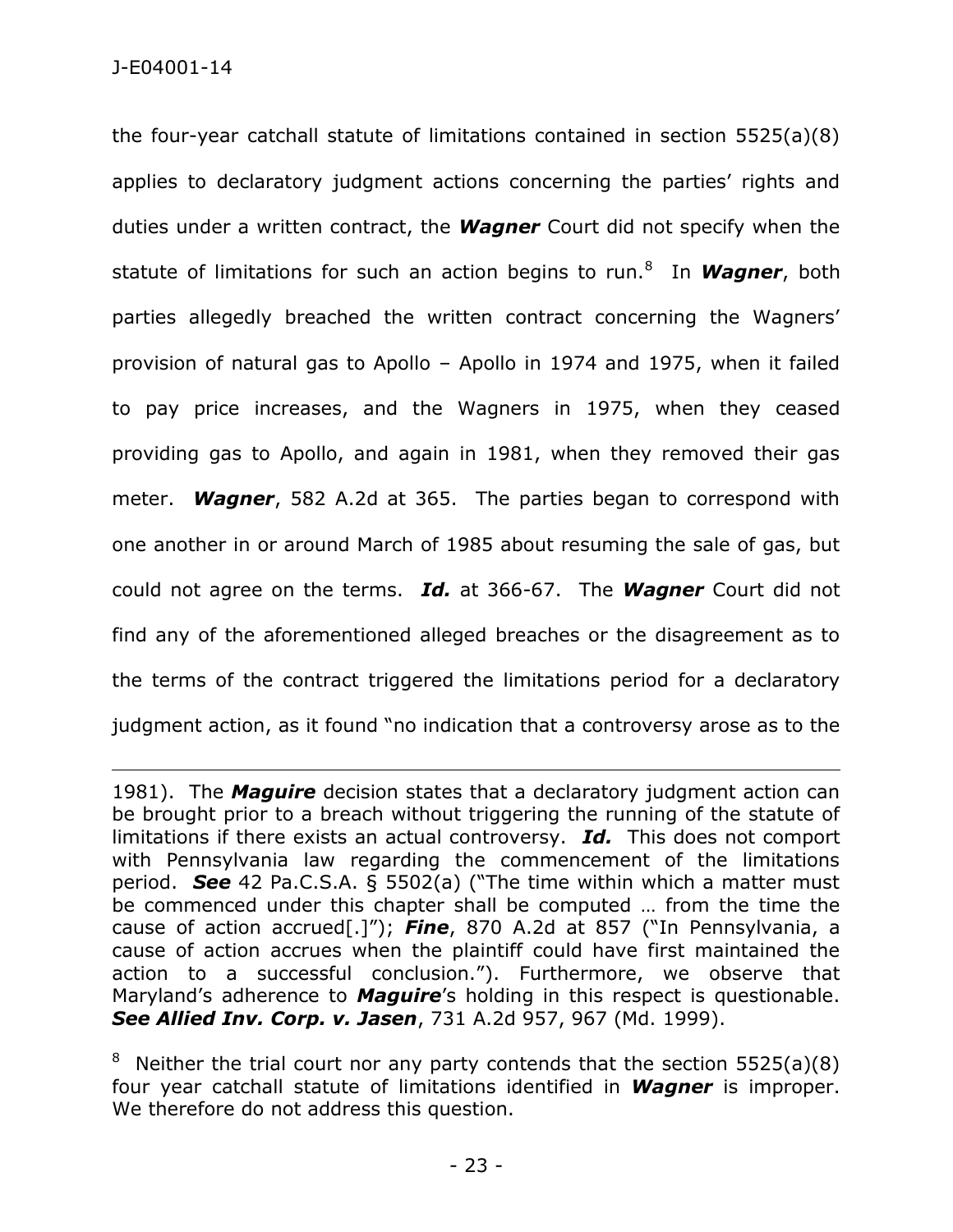continued validity of the contract" at any of those times. *Id.* at 367. Rather, without specifying a date or the triggering event, the Court found that "the present controversy ripened into a cause of action for declaratory judgment in 1987," which was the same year the Wagners filed their declaratory judgment action. *Id.*

The only other Pennsylvania appellate case to discuss (albeit briefly and in a footnote) the triggering event for the running of the statute of limitations for the filing of a declaratory judgment action is *Zourelias v. Erie Ins. Grp.*, 691 A.2d 963 (Pa. Super. 1997). In that case, Zourelias suffered injuries in a car accident that occurred in 1986. *Id.* at 964. The court dismissed his personal injury suit because his attorney filed it beyond the applicable limitations period. *Id.* Zourelias then brought a legal malpractice action against his former attorney and obtained a judgment of \$100,000 for the attorney's professional negligence in 1995, but the attorney did not have insurance coverage for professional negligence and had no known assets. *Id.* Zourelias contacted his automobile insurance carrier that was insuring him at the time of the accident seeking \$50,000.00 in underinsured or \$100,000.00 in uninsured motorist benefits. *Id.* The insurance company denied coverage. *Id.* On May 31, 1996, Zourelias commenced a declaratory judgment action asserting entitlement to underinsured or uninsured motorist benefits from the insurance company. Id. The insurance company contended that the statute of limitations had

- 24 -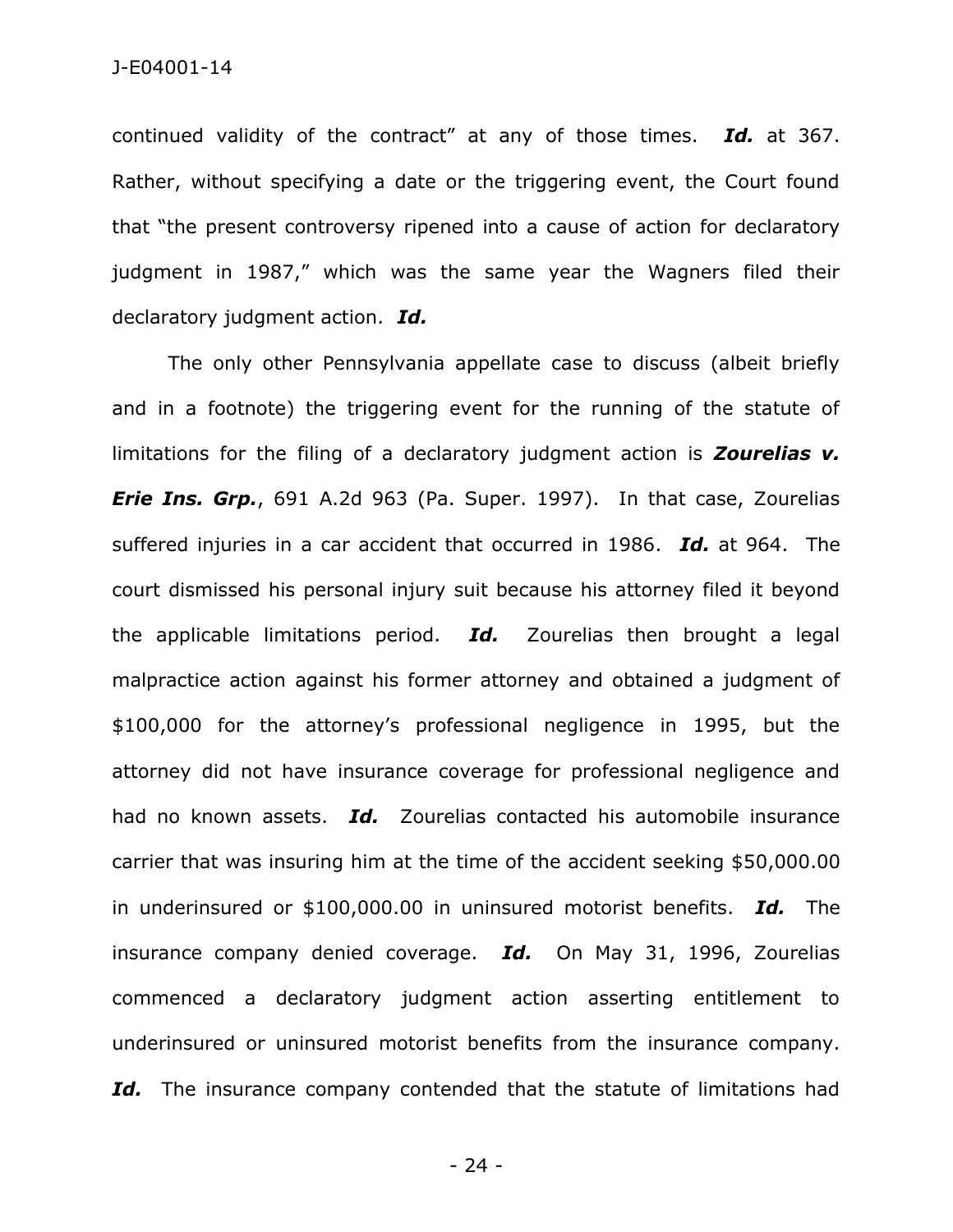expired, but this Court disagreed. We stated that because a cause of action for a declaratory judgment does not accrue until there is an actual controversy, the statute of limitations did not begin to run in that case until the insurance company denied the insured's request for coverage. *Id.* at 964 n.2. We therefore found timely the declaratory judgment action filed within four years of the insurance company denying coverage. *Id.*

In the absence of a rule promulgated by our Supreme Court or a statute stating otherwise, the statute of limitations commences to run, in relevant part, when "the cause of action accrued." 42 Pa.C.S.A. § 5502(a)- (b). In light of this clear, unambiguous directive by the Pennsylvania Legislature, we are unable to adopt an alternative trigger for the commencement of the statute of limitations. *See* 1 Pa.C.S.A. § 1921(b) ("When the words of a statute are clear and free from all ambiguity, the letter of it is not to be disregarded under the pretext of pursuing its spirit.").

For that reason, we disagree with Selective that *Zourelias* is instructive in the case at bar and that the denial of coverage is the appropriate point to begin the limitations period for a declaratory judgment action filed by an insurance company. A cause of action for a declaratory judgment accrues when an actual controversy exists between the parties. *Com., Office of Governor v. Donahue*, 98 A.3d 1223, 1229 (Pa. 2014). Our Supreme Court has stated that "[t]he court's role in the declaratory judgment action is to resolve the question of coverage to eliminate

- 25 -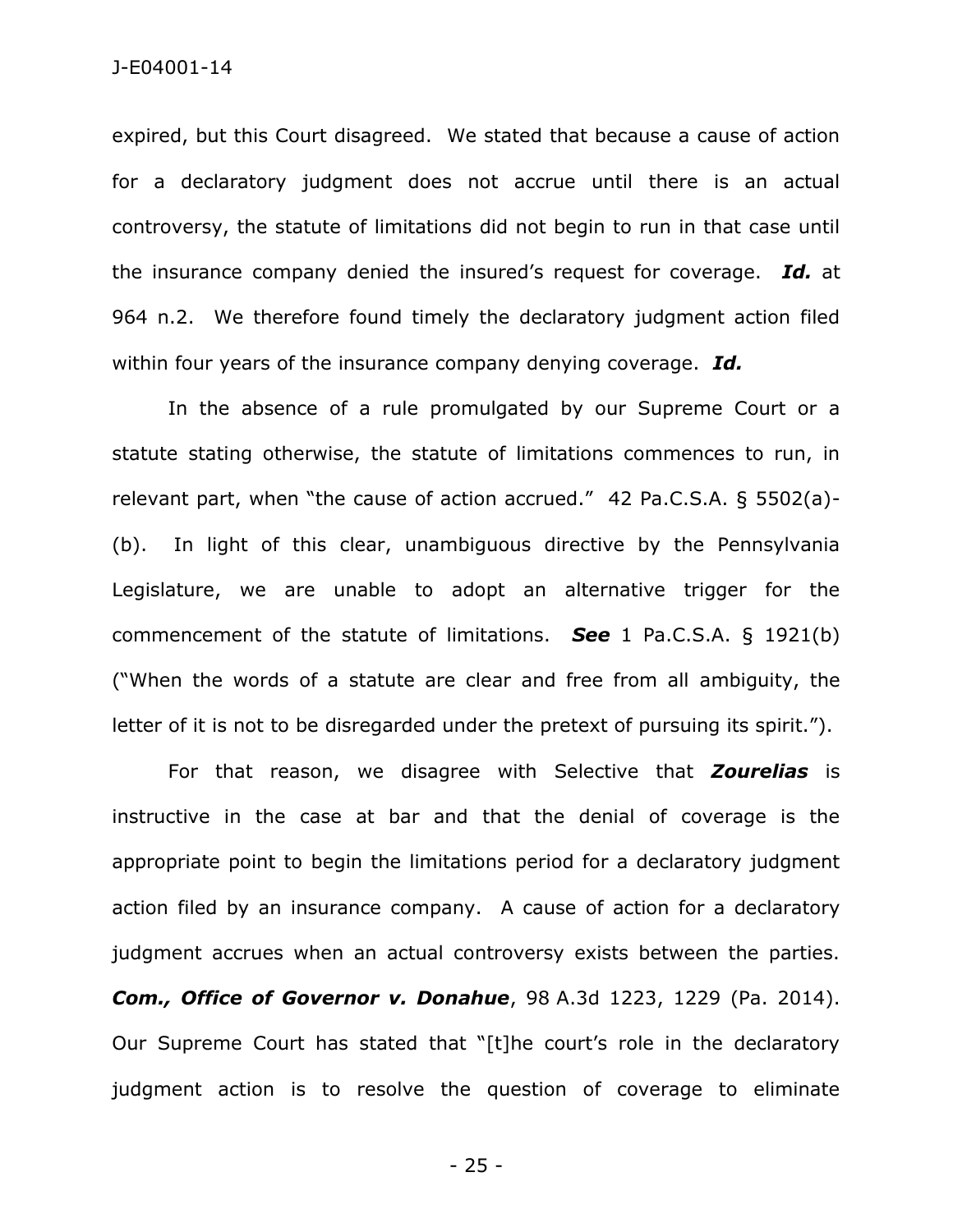uncertainty. If the insurer is successful in the declaratory judgment action, it is **relieved of the continuing obligation to defend**." *Am. & Foreign*  Ins., 2 A.3d at 542 (emphasis added). Thus, according to our Supreme Court, if an insurance company is uncertain about its duty to defend an insured in a third party's action, it is expected and anticipated that the insurance company will bring a declaratory judgment action concerning its duty to defend prior to denying coverage to an insured. The denial of coverage certainly **could** be when an actual controversy arises between an insurance company and an insured, warranting the filing of a declaratory judgment action. *See, e.g., Zourelias*, 691 A.2d at 964; *see also* 42 Pa.C.S.A. § 7534 ("A contract may be construed [under the Declaratory Judgments Act] either before or after there has been a breach thereof."). It cannot, however, be the only basis for finding an actual controversy exists as Selective advocates. Such a holding (that the denial of coverage is the point in time when an actual controversy arises) would eliminate an insurance company's ability to bring a declaratory judgment action prior to denying or terminating the provision of a defense for an insured, which is in direct contravention to the above-quoted statement by our Supreme Court.

Selective's argument that the statute of limitations for it to file a declaratory judgment action regarding its duty to indemnify an insured in a third party's action should not commence until it denies coverage fails for the same reason. We agree with Selective that an insurance company's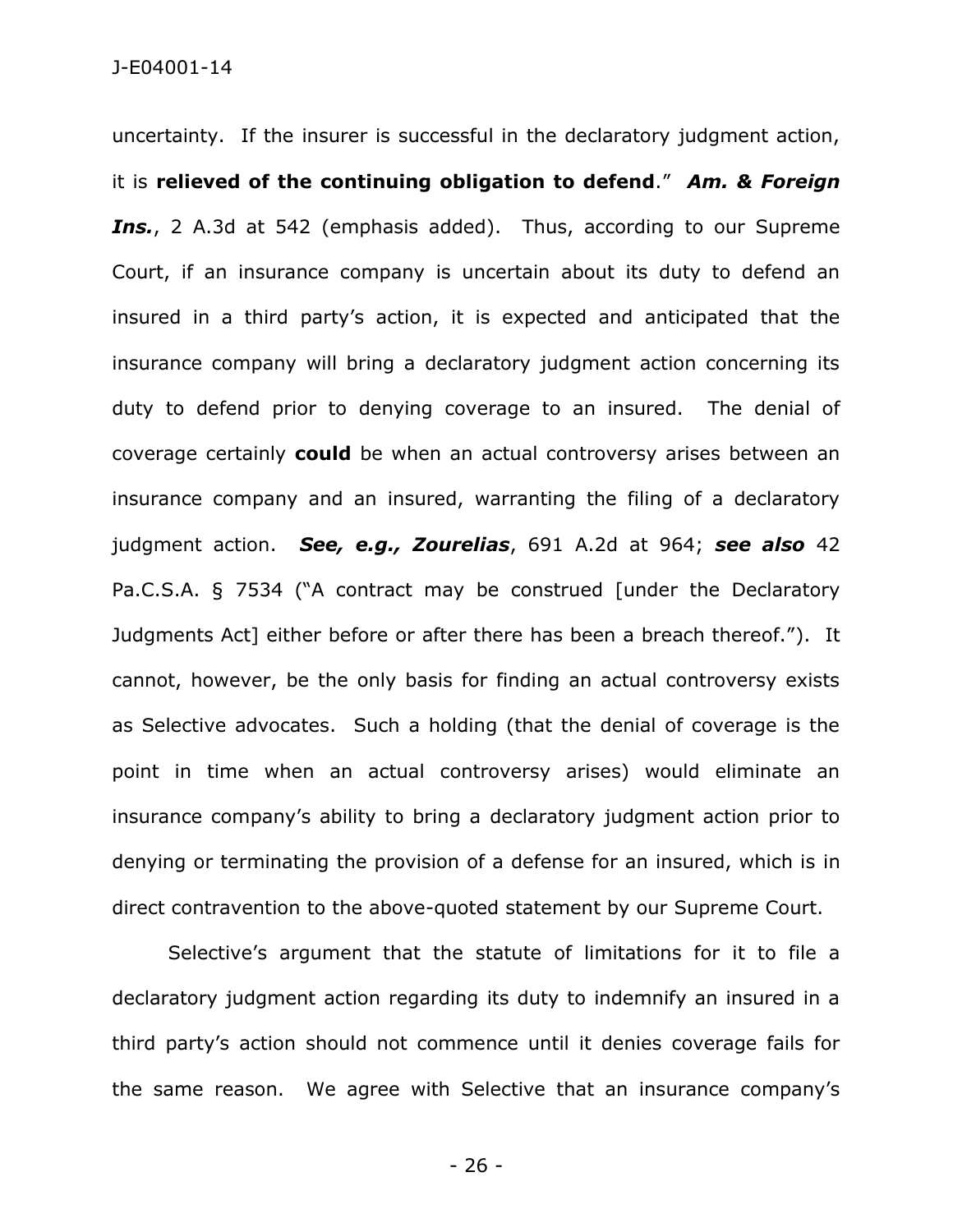substantive duty to indemnify an insured in a third party's action does not arise until there is a verdict. *See* Selective's Substituted Brief at 21; *Regis Ins. Co.*, 976 A.2d at 1161. A declaration regarding an insurance company's duty to defend, however, is inextricably intertwined with its duty to indemnify because both are based upon a determination of whether the insurance policy in question provides coverage for the claims made. *See Gen. Acc. Ins. Co. of Am.*, 692 A.2d at 1095 ("Although the duty to defend is separate from and broader than the duty to indemnify, both duties flow from a determination that the complaint triggers coverage."); *Mut. Ben. Ins. Co. v. Haver*, 725 A.2d 743, 747 (Pa. 1999) ("[I]n determining whether a carrier has a duty to defend or indemnify an insured we look to the complaint filed against the insured."). If an insurance company does not have a duty to defend an insured in a third party's action, it cannot have a duty to indemnify. *Am. Nat. Prop. & Cas. Companies v. Hearn*, 93 A.3d 880, 884 (Pa. Super. 2014).

> The question before a court in a declaratory judgment action is not whether the insurer owes **indemnification** in a specific amount, which would be a premature inquiry absent a full resolution of the underlying action. Instead, the question is whether the insurer has a **duty** to indemnify the insured **in the event of** liability in the underlying action. A court can answer such a question because it is within the scope of a court's power pursuant to the Declaratory Judgments Act.

Id. (emphasis in the original).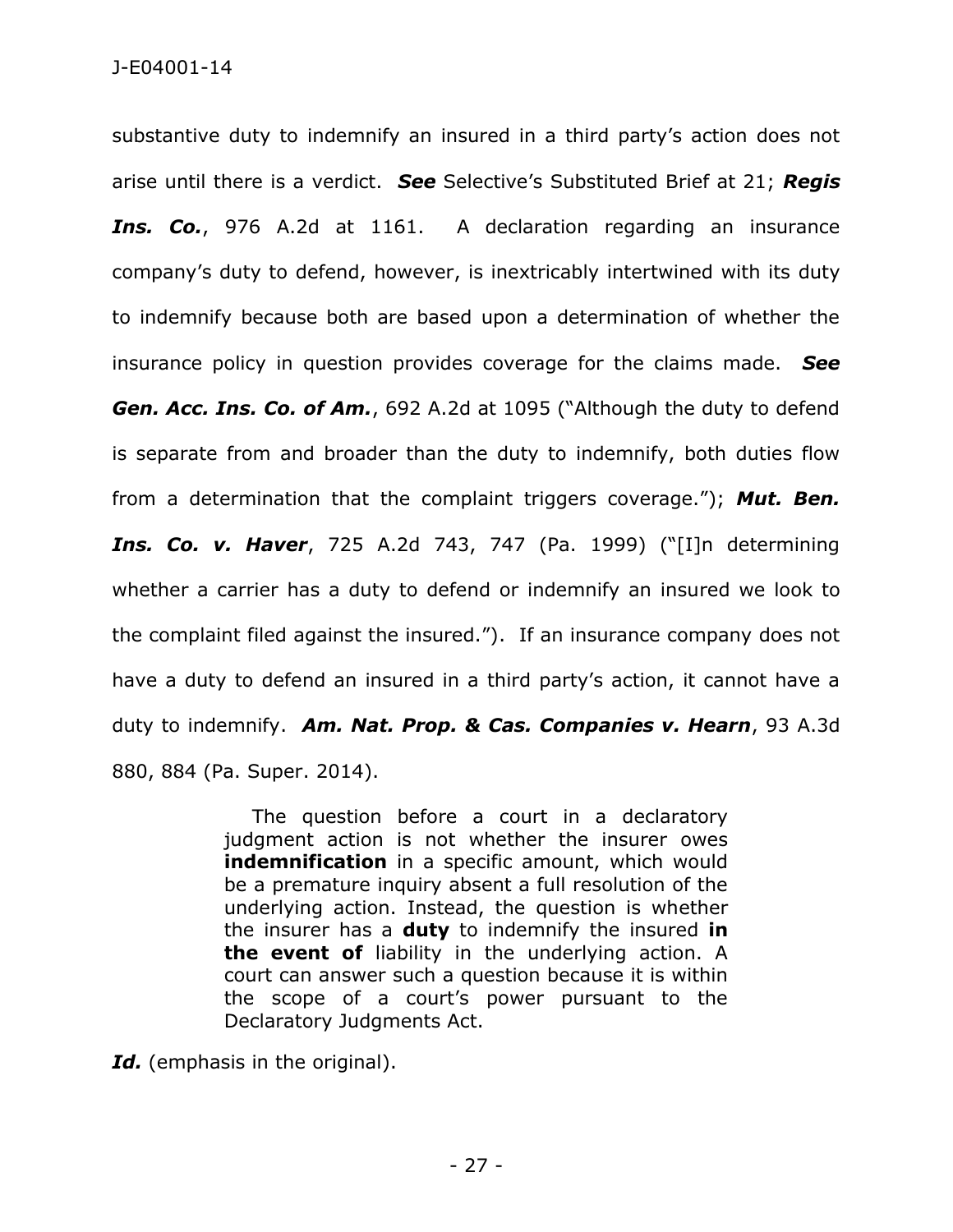The question of an insurance company's duty to indemnify an insured in a third party's action is properly considered in a declaratory judgment action at the same time as the court determines whether an insurance company has a duty to defend. *Id.* at 1096. We acknowledge that a declaration that an insurance company has a duty to defend will yield only "a conditional obligation to indemnify in the event the insured is held liable for a claim covered by the policy." *Gen. Acc. Ins. Co. of Am.*, 692 A.2d at 1095 (citation omitted). Nonetheless, for purposes of determining the triggering event for the commencement of the statute of limitations to file a declaratory judgment action, we cannot disentangle the duty to indemnify from the duty to defend because both relate to the question of whether the policy provides coverage. *Id.*

We also disagree with the trial court's conclusion that the statute of limitations for filing a declaratory judgment action necessarily began to run on Selective's duty to defend and indemnify Hospitality Group on the date Selective received the complaint in the Nemcheck Action. There is no antagonistic claim, actual controversy, or inevitable litigation from the insurance company's point of view until it concludes that the claims made in a third party's action are "confined to a recovery that the policy does not cover." *See Am. & Foreign Ins. Co.*, 2 A.3d at 542; *Bromwell*, 716 A.2d at 670. Until an insurance company has a sufficient factual basis to decline to defend (and thus, decline to indemnify) its insured in a third party's

- 28 -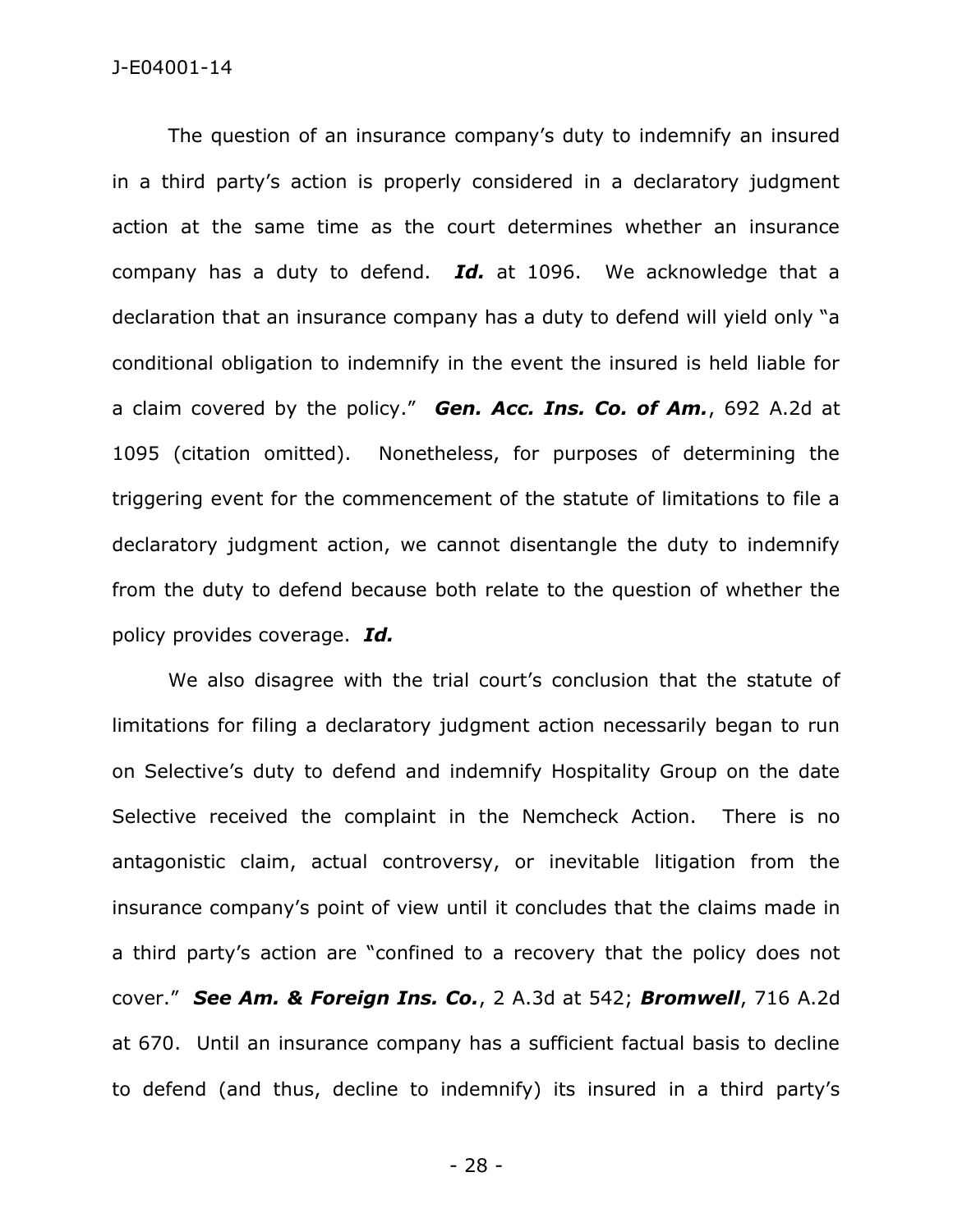action, there is no justiciable controversy for the trial court to decide, and no cause of action for declaratory judgment. *See Donahue*, 98 A.3d at 1229; *Bromwell*, 716 A.2d at 670.

It is true that in some cases – including *American & Foreign Insurance Co.* and *Aetna Casualty & Surety Co.*, upon which the appellees and the trial court rely  $-$  the receipt of the complaint by the insurance company would trigger the running of the limitations period for filing a declaratory judgment action regarding an insurance company's duty to defend and indemnify. Common to both *American & Foreign Insurance Co.* and *Aetna Casualty & Surety Co.* is that the respective insurance companies made a determination based solely on the complaint or amended complaint that the defense and indemnification requests made were for claims that the insurance policies did not provide coverage. $9$  Thus,

<sup>9</sup> In *American & Foreign*, the insurance company provided the insured with commercial liability and umbrella policies, which insured against, inter alia, bodily injury. *Am. & Foreign Insurance Co.*, 2 A.3d at 529. During the coverage period, the insured was named as a defendant in a lawsuit filed against numerous firearms wholesalers and distributers brought by the National Association for the Advancement of Colored People and the National Spinal Cord Injury Association. The complaint alleged that the defendants caused bodily injury to association members and "sought injunctive relief and monetary damages to establish a fund for the education, supervision and regulation of gun dealers," but not damages to compensate the association members injured. *Id.* The insured sought defense and indemnification, asserting that the complaint fell under the "bodily injury" coverage provided. *Id.* The insurance company provided a defense pursuant to a reservation of rights. *Id.* Several months later, following the receipt of the fourth amended complaint in the underlying action, the insurance company informed the insured that it did not believe it was under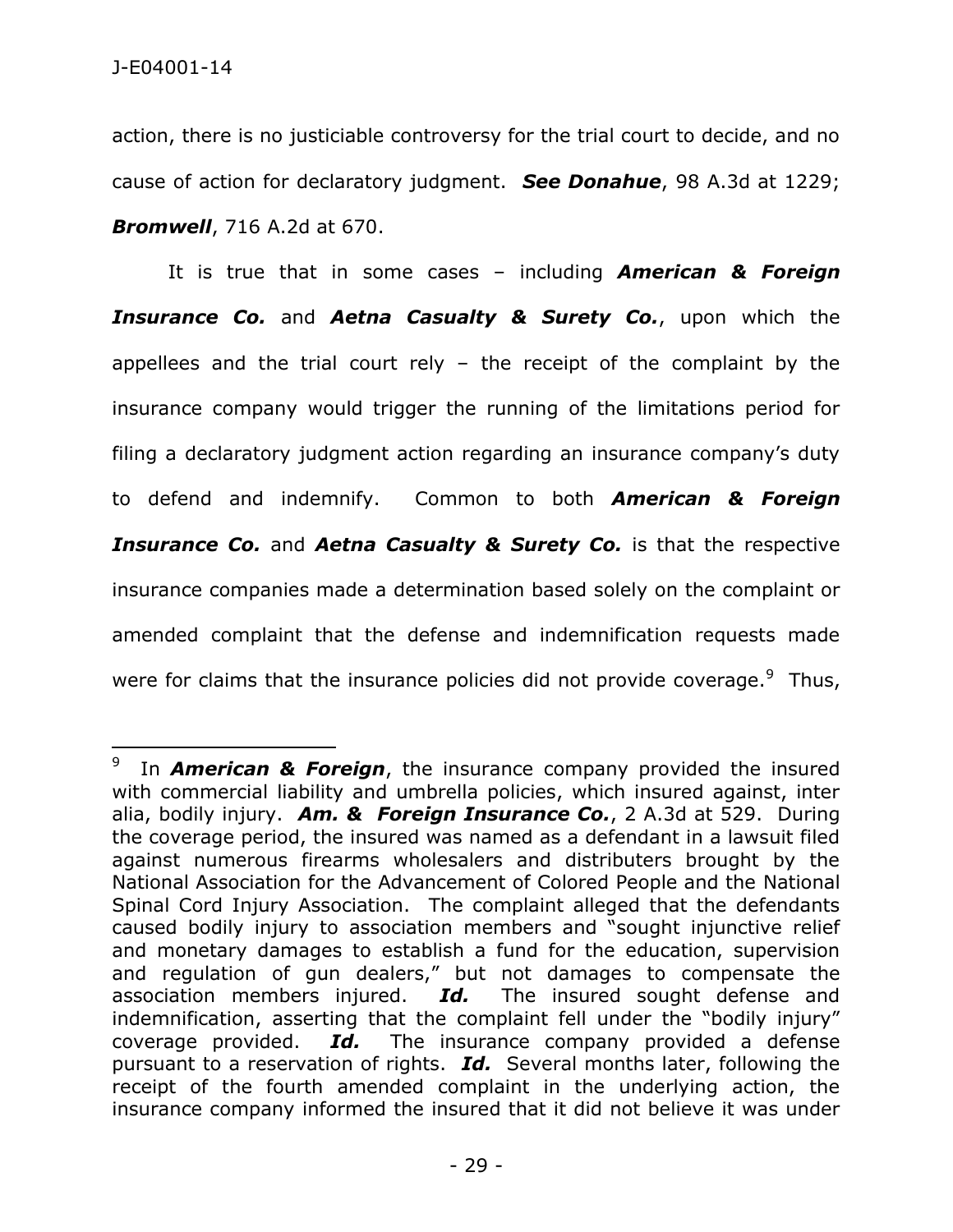a comparison of the four corners of the complaints with the four corners of the insurance policies in those cases promptly provided the insurers with a basis to seek a declaration that the companies had no duty to defend or indemnify the insureds. *See Am. & Foreign Ins. Co.*, 2 A.3d at 529-31;

*Aetna Casualty & Surety Co.*, 650 A.2d at 96-97, 100.

 $\overline{a}$ a duty to defend or indemnify and filed a declaratory judgment action for such a declaration. *Id.* at 530. The trial court found that the insurance company did not have a duty to defend – the insurance policy would compensate a claimant for damages resulting from a physical injury, and the complaint sought damages not for bodily injury but as a contribution to a fund designed to educate, supervise and regulate gun dealers. *Id.* at 531. As such, the trial court granted summary judgment in favor of the insurance company, and this Court affirmed. *Id.*

In *Aetna Casualty*, the complaint at issue alleged that the insureds, a teacher and her husband, committed unspeakable acts of sexual, physical and mental abuse of three of the insured-wife's four-year-old female students. *Aetna Casualty & Surety Co.*, 650 A.2d at 96. The victims and their parents sought actual damages for money expended to treat the physical and mental injuries sustained as a result of the insured's intentional conduct and punitive damages for the insureds' "outrageous conduct in wanton and reckless disregard of minor-plaintiffs' rights." *Id.* at 96-97. The abuse allegedly occurred at the school and at the insureds' home, and the insureds thus sought coverage under their homeowner's insurance policy they had through the insurer. *Id.* at 97. The insurance company did not provide a defense, and instead filed a declaratory judgment action seeking a declaration based upon the allegations contained in the complaint. *Id.* at 97. After examining the insurance policy (which excluded medical payments resulting from bodily injury expected or intended by the insured and personal injury caused by a violation of the law) and the complaint (which, as noted, sought actual damages for medical expenses resulting from the insureds' intentional conduct and punitive damages), the trial court granted summary judgment in favor of the insurance company. *Id.* at 97; *see also*  id. at 100 (stating that as a matter of law, "an insurer owes no duty to indemnify an insured on an award of punitive damages"). On appeal, this Court affirmed. *Id.* at 100.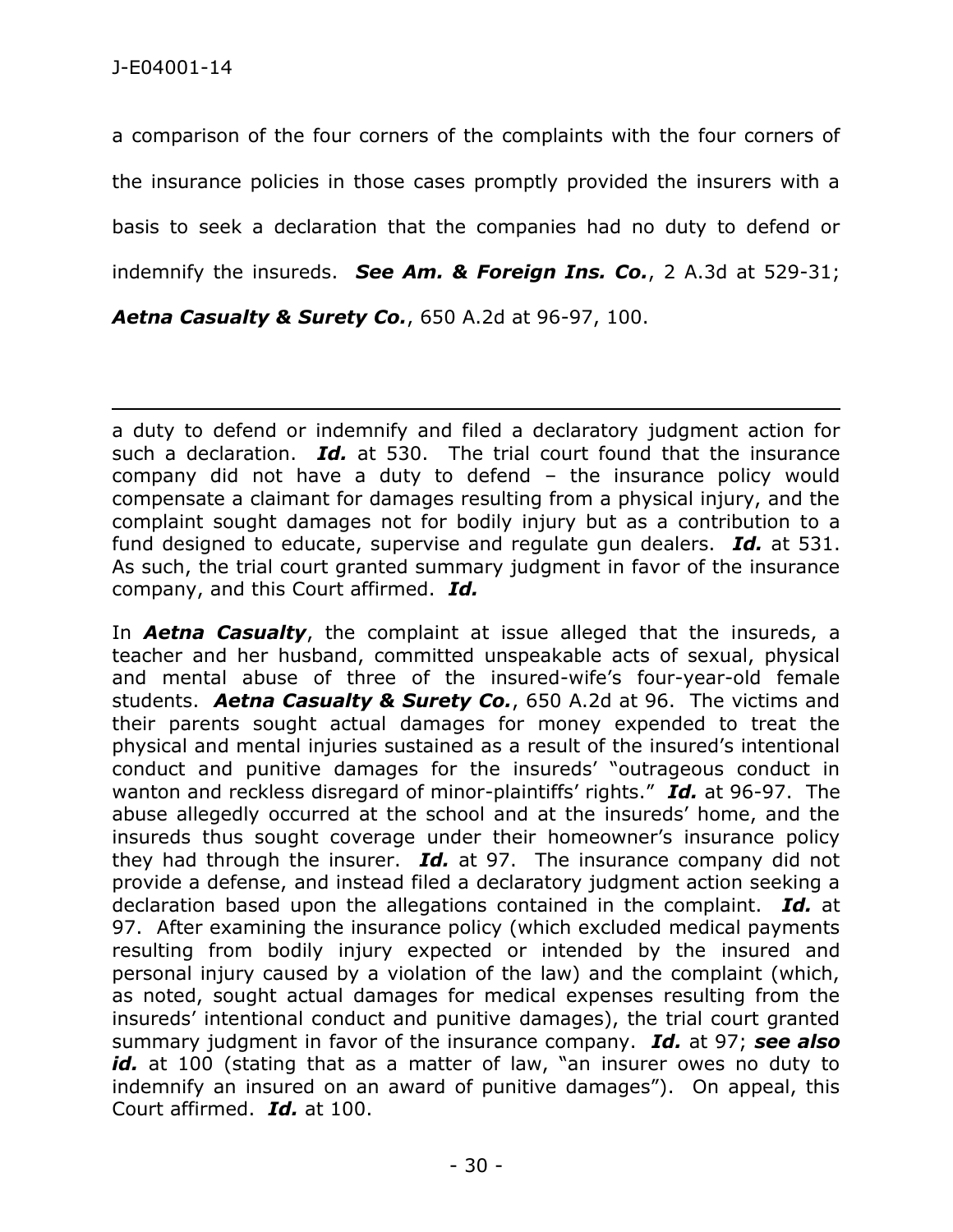Contrary to the trial court's conclusion in the case at bar, however, the receipt of the complaint does not ipso facto begin the four-year limitations period for an insurance company to file a declaratory judgment action regarding its duty to defend and indemnify an insured. Rather, the statute of limitations for a declaratory judgment action brought by an insurance company regarding its duty to defend and indemnify begins to run when a cause of action for a declaratory judgment accrues. *See* 42 Pa.C.S.A. §§ 5502(a), 7538(a). This requires a determination of when the insurance company had a sufficient factual basis to present the averments in its complaint for declaratory judgment that the insurance policy at issue does not provide coverage for the claims made in the third party's action. It is possible for the insurance company to possess sufficient information at the time it receives a complaint to cause the statute of limitations to begin to run; or that may not occur until the case develops and the claim is winnowed down to a recovery the insurance company believes is not covered by the policy of insurance. This requires the trial court to determine when the insurance company had a sufficient factual basis to support its contentions (as set forth in its complaint for declaratory judgment) that it has no duty to defend or indemnify the insured.

In this case, the trial court made no assessment of when Selective had sufficient information for it to reach its conclusion that the policies in question did not provide coverage for the claims made against Hospitality

- 31 -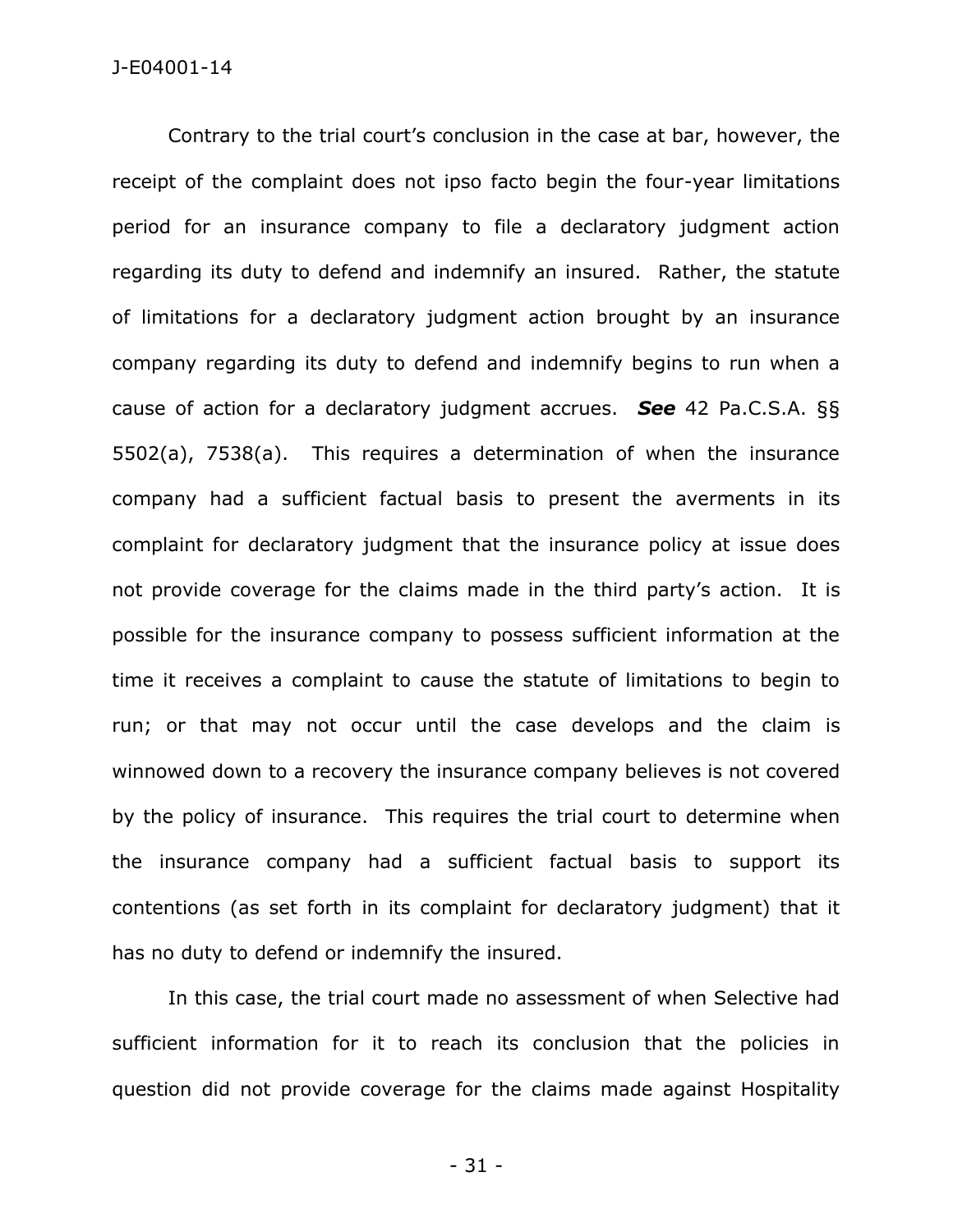J-E04001-14

 $\overline{a}$ 

Group in the Nemcheck Action. The trial court decided that Selective filed its declaratory judgment action out of time solely based upon the date Selective received the complaint in the Nemcheck Action. *See* Trial Court Opinion, 8/7/14, at 3-4. The parties raise competing arguments regarding when Selective had sufficient information to know that the policies of insurance did not provide coverage for the claims raised in the Nemcheck Action. This is a question of fact to be decided in the trial court in the first instance. We therefore reverse the trial court's order granting summary judgment on that basis. $10$ 

We would be remiss if we failed to highlight the esoteric nature of this decision. In the case before us, there was no determination on the merits of whether Selective in fact had a duty to defend or indemnify Hospitality Group in the Nemcheck Action. By finding that the statute of limitations had run on Selective's ability to file a declaratory judgment action, the trial court simply foreclosed Selective from obtaining a predetermination of whether it had a duty to provide a defense in the action or indemnification in the event of a finding that Hospitality Group was liable. The trial court did nothing to impair or affect Selective's ability to decide on its own whether it had a duty to defend and/or indemnify Hospitality Group in the Nemcheck Action.

<sup>10</sup> As previously stated, we do not remand this case for the trial court to make the necessary factual determination of when Selective had a sufficient factual basis to trigger the running of the statute of limitations because the case is technically moot. *See supra*, n.1.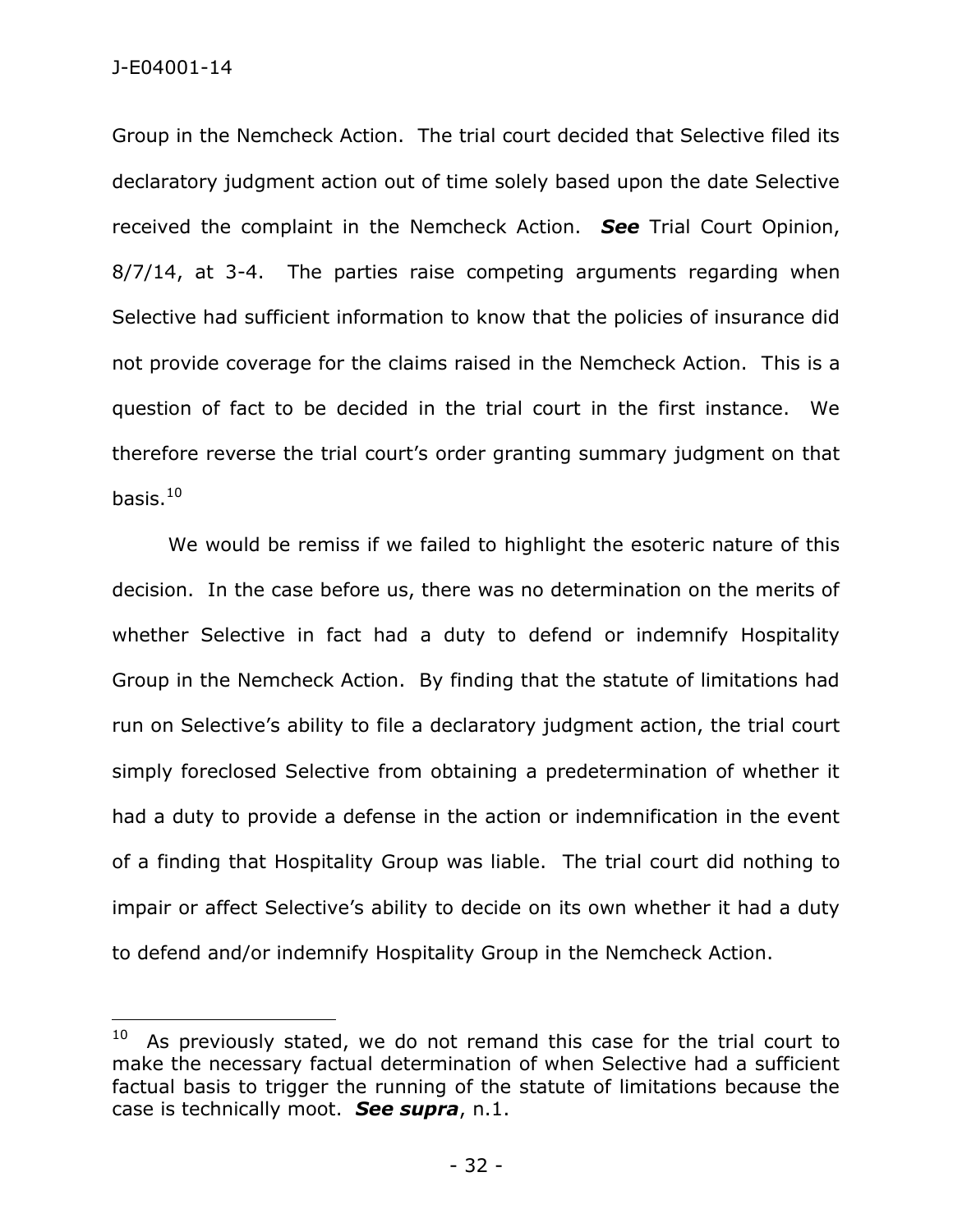We reiterate that an insurance company is not required to file a declaratory judgment action prior to withdrawing its defense or refusing to defend or indemnify an insured in a third party's action. As stated above, a declaratory judgment action is simply a "judicial searchlight[]" to determine whether or not there exists a legal right, status or duty. *Wagner*, 582 A.2d at 365; 42 Pa.C.S.A. § 7532. While a judicial declaration constitutes a final determination of the legal rights and duties of the parties arising under an insurance policy, *Gen. Acc. Ins. Co. of Am.*, 692 A.2d at 1094; 42 Pa.C.S.A. § 7532, a declaration that the insurance company owes no duty to defend and/or indemnify an insured in a third party's action does little more than protect the insurance company from a later action sounding in breach of contract or bad faith based upon the insurance company's refusal to defend and/or indemnify the insured. Thus, despite the trial court's conclusion that Selective filed its declaratory judgment action out of time, Selective was free to withdraw its defense and/or refuse to indemnify Hospitality Group in the Nemcheck Action if it determined that the insurance policies in question did not provide coverage for the claims made.

Order reversed. Jurisdiction relinquished.

Gantman, P.J., Bender, P.J.E. and Judges Olson and Ott join the Opinion.

Ford Elliott, P.J.E. files a Dissenting Opinion in which Judges Panella and Shogan join and Mundy, J. concurs in the result.

- 33 -